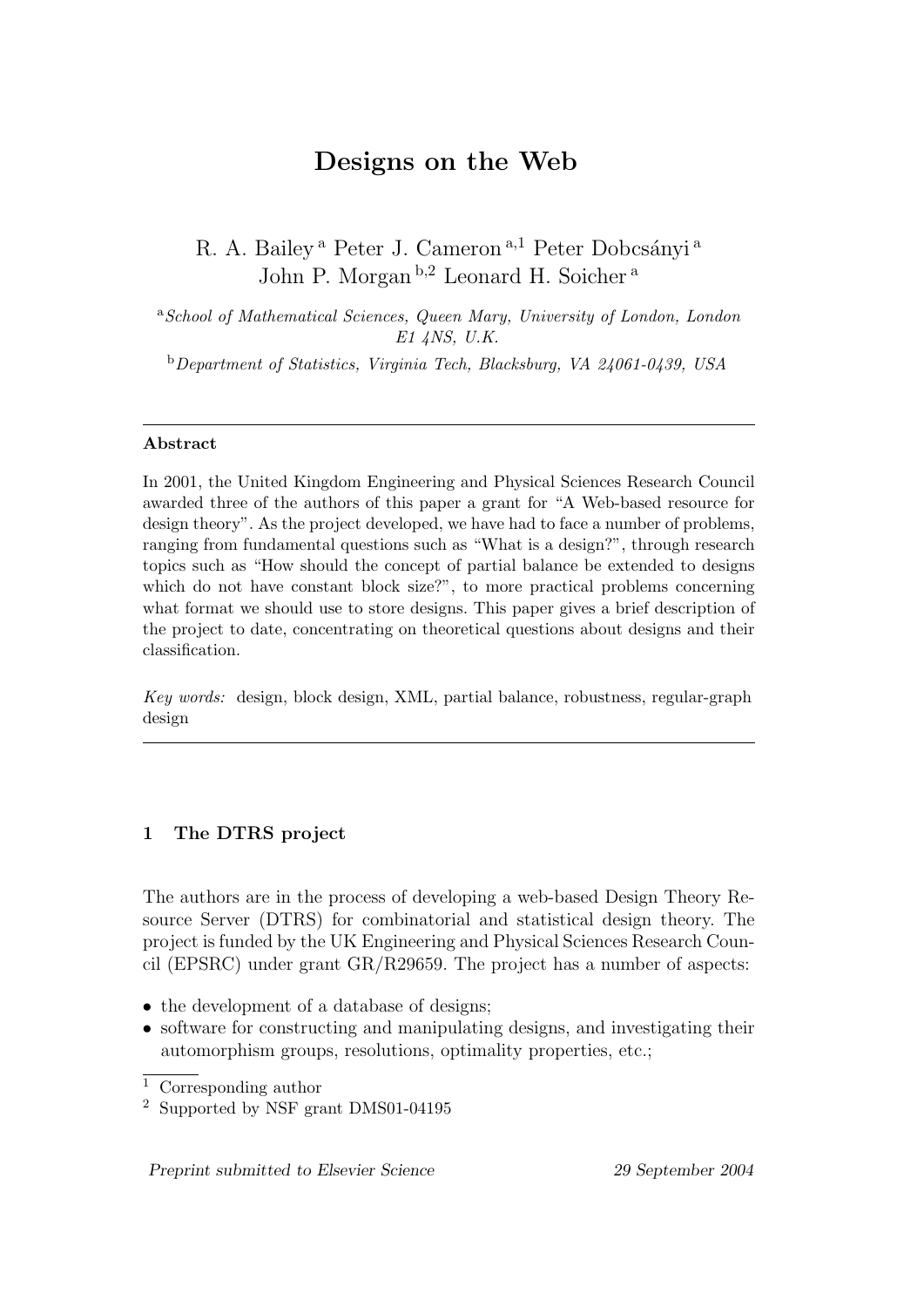• documentation, partly in the form of an *Encyclopaedia of Design Theory* [8] which will explain the types of design, their uses, and their representations in the database.

One critical element is the External Representation of Designs which will be used to store designs and their properties in a standard platform-independent manner ('external' means external to any software). This will allow for the straightforward exchange of designs between various computer systems, including databases and web servers, and combinatorial, group theoretical and statistical packages. The external representation will also be used for outside submissions to our design database.

The first official release of the External Representation with documentation has appeared [9]. This will be described below.

# 2 What is a design?

A typical situation facing a statistician is as follows. We have a set T of treatments which we wish to compare, and a set  $\Omega$  of plots or experimental units to which the treatments may be applied. A design is a function  $F : \Omega \to$ T (so that  $F(\omega)$  is the treatment applied to plot  $\omega$ ).

If T and  $\Omega$  are completely unstructured, one should simply use each treatment the same number of times (as near as possible). However, the existence of structure on the sets T and  $\Omega$  complicates matters!

For example, one treatment may be a placebo, or the "standard" treatment against which the others are to be compared; or the treatments may have a number of factors which can be applied at different levels (fertiliser dose, watering, planting time, etc.) These are important, and must be considered eventually; but in order to start somewhere, we decided to disregard them at first. If T is homogeneous, we can replace the function F by a partition of  $\Omega$ (and assign one treatment to each part).

Plot structure arises because the set of plots is not homogeneous. For example, we may have several plots on each of a number of farms in different geographical areas; soil fertility or moisture content may vary across a field; and experiments over a period of time are subject to daily or seasonal effects. Plot structure may include the potential for treatments to interfere with each other if they are neighbours: for example, one plant may shade another, and drugs may have carry-over effects.

The simplest plot structure is a system of blocks, where plots in a block are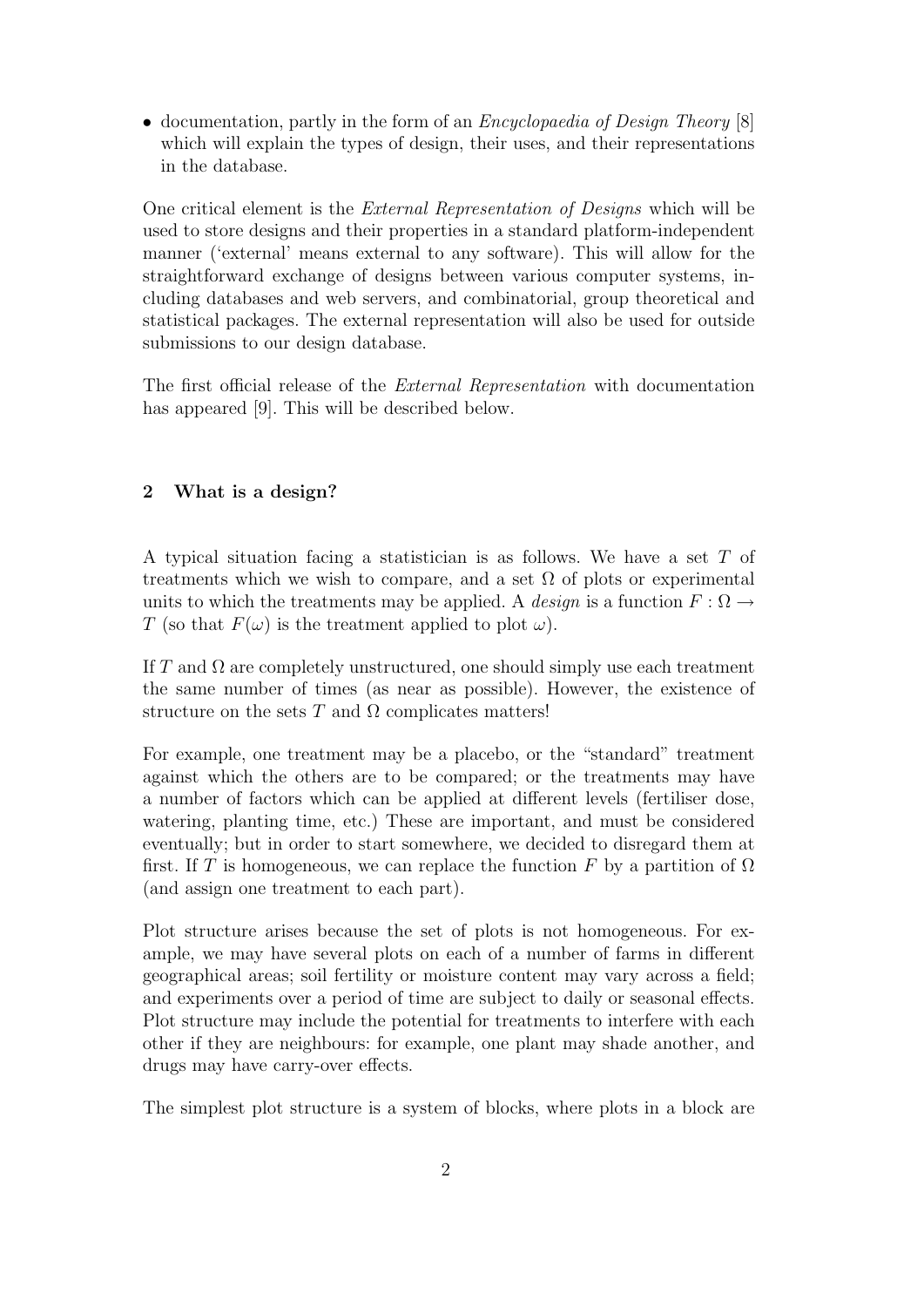more alike than those in different blocks (as in the above example of farms). Thus, the blocks form a partition of  $\Omega$ . So a *block design* consists of a set  $\Omega$ with two partitions, corresponding to treatments and blocks.

The block partition is given, and we have to choose the treatment partition so that information can be recovered about the treatments as efficiently as possible – this means that the variances of the estimators of treatment differences should be as small as possible.

In the worst case, if we applied each treatment on only one farm, we couldn't separate treatment effects from geographical effects: these effects would be confounded.

More generally, there is nothing to stop us from using the same treatment more than once in a block. Indeed, this may be advantageous in some cases. For example, in clinical trials, where a block consists of a single patient for a number of time periods, treatments may have carry-over effects into the next time period. However, if our aim is to recommend a single "best" treatment, this will then be used all the time, and we have to know about how it interacts with its own carry-over effect!

A design is called binary if each treatment occurs at most once in each block. Binary designs are simpler to study than general designs, and most of the mathematical results apply only to such designs. We set up the notation so that we can handle general block designs, but for the most part we consider only binary designs; if not stated otherwise, assume that all designs are binary.

If the number of treatments is equal to the number of plots in a block, we could ensure that each treatment occurs once in each block. This is a complete block design, and is clearly the best we can do. Often, the constraints of the experiment don't allow this.

Typically, the block size k is smaller than the number  $v$  of treatments, so that the block design is incomplete. In this case, if there is a (binary) block design which is *balanced* (so that any two treatments occur together in a block exactly  $\lambda$  times), then it is the best design to use, with respect to all practical criteria. This is why balanced incomplete-block designs (BIBDs, or 2-designs) are so important. But often it is the case that no such design exists, and indeed there may be no design which is uniformly best. In this case the choice of design might depend on other factors.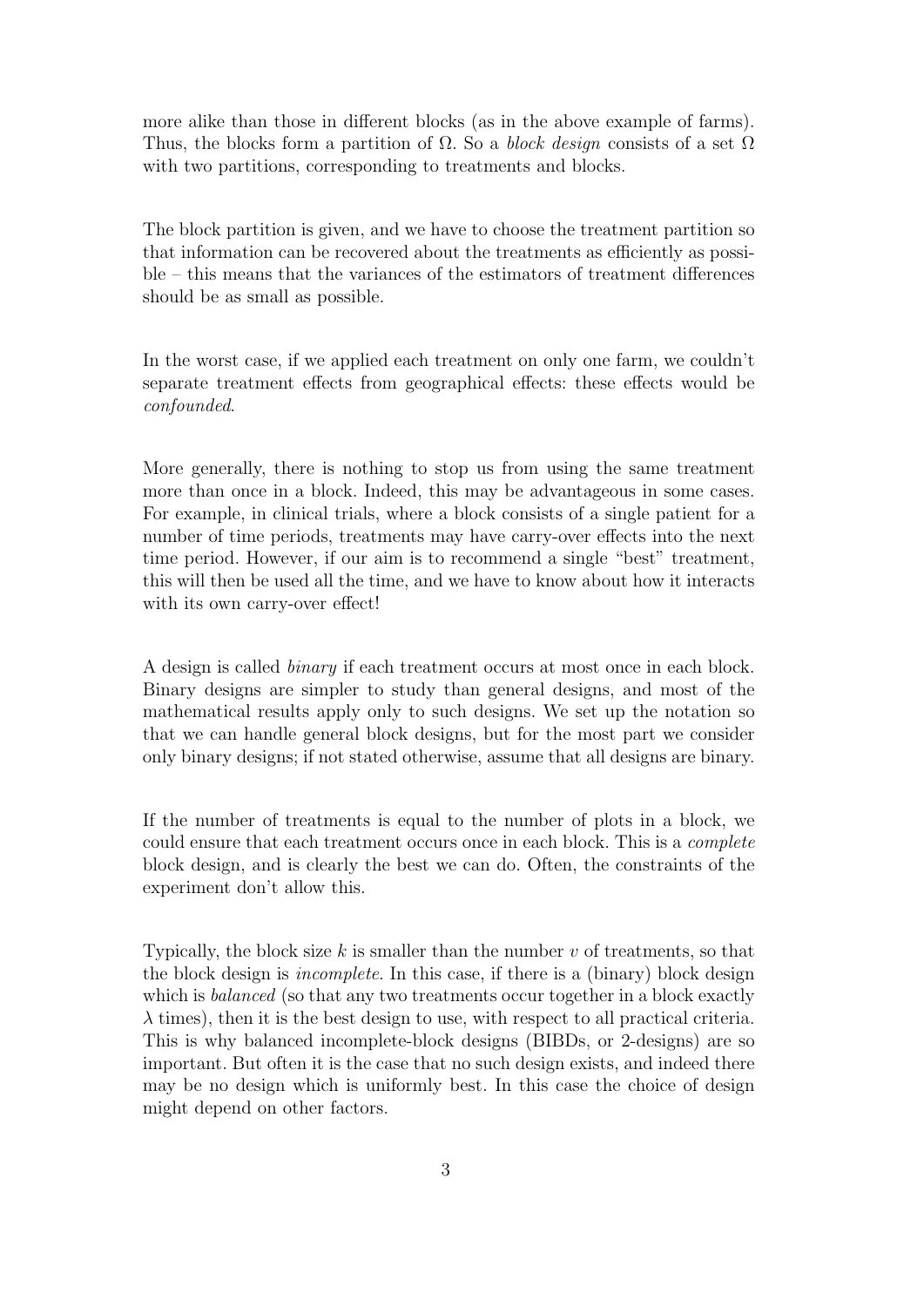## 2.1 A taxonomy of designs

Block designs already form an interesting and extensive category. Even within the class of binary designs with constant block size and constant replication number, we find much of interest to the combinatorialist: balanced designs include projective and affine planes, unitals, Steiner systems, and difference sets, while non-balanced designs include partial geometries, generalized polygons, near polygons, group-divisible and partially balanced designs, and so on.

Combinatorialists usually refer to treatments as "points", as we will mostly do from now on.

Moreover, many other kinds of design can be regarded as block designs. A Latin square is often treated as a square lattice design, whose points are the cells of the square, and whose blocks correspond to the rows, columns, and symbols. This immediately extends to families of mutually orthogonal Latin squares, and to semi-Latin squares.

Our interpretation of block designs lends itself to several natural generalisations. If the blocks of a block design comprise a multiset of multisets of points, we may consider designs consisting of several multisets of multisets of points. These include affine and projective geometries (where the blocks are subspaces of various dimensions), and configurations in algebraic geometry (where the blocks are algebraic varieties of various kinds). Alternatively, we could take a multiset of multisets of multisets; this leads to iterated block designs such as nested block designs (with small blocks nested in large ones) and whist tournaments (with rounds consisting of tables consisting of players). Resolved designs could be considered under this heading.

Regarding a block design as a bipartite incidence graph, we replace bipartite graphs by multipartite graphs. Buekenhout geometries [6] form an important class here.

Regarding a block design as a set of plots with a block partition and a treatment partition, the natural generalisation is to a set carrying a family of partitions. These occur as chamber systems in the work of Tits [27], and also include a number of types of statistical design such as orthogonal arrays, orthogonal main effects plans, semi-Latin squares, Youden squares, double Youden rectangles, Freeman–Youden rectangles, SOMAs, Howell designs and Room squares.

Still greater generality arises from the possibility of imposing structure on one or more of the multisets. For example, the plots in each block may be structured, as in the Oberwolfach problem and one version of whist tournaments. The set of blocks, or of treatments, or of plots, may be structured: partially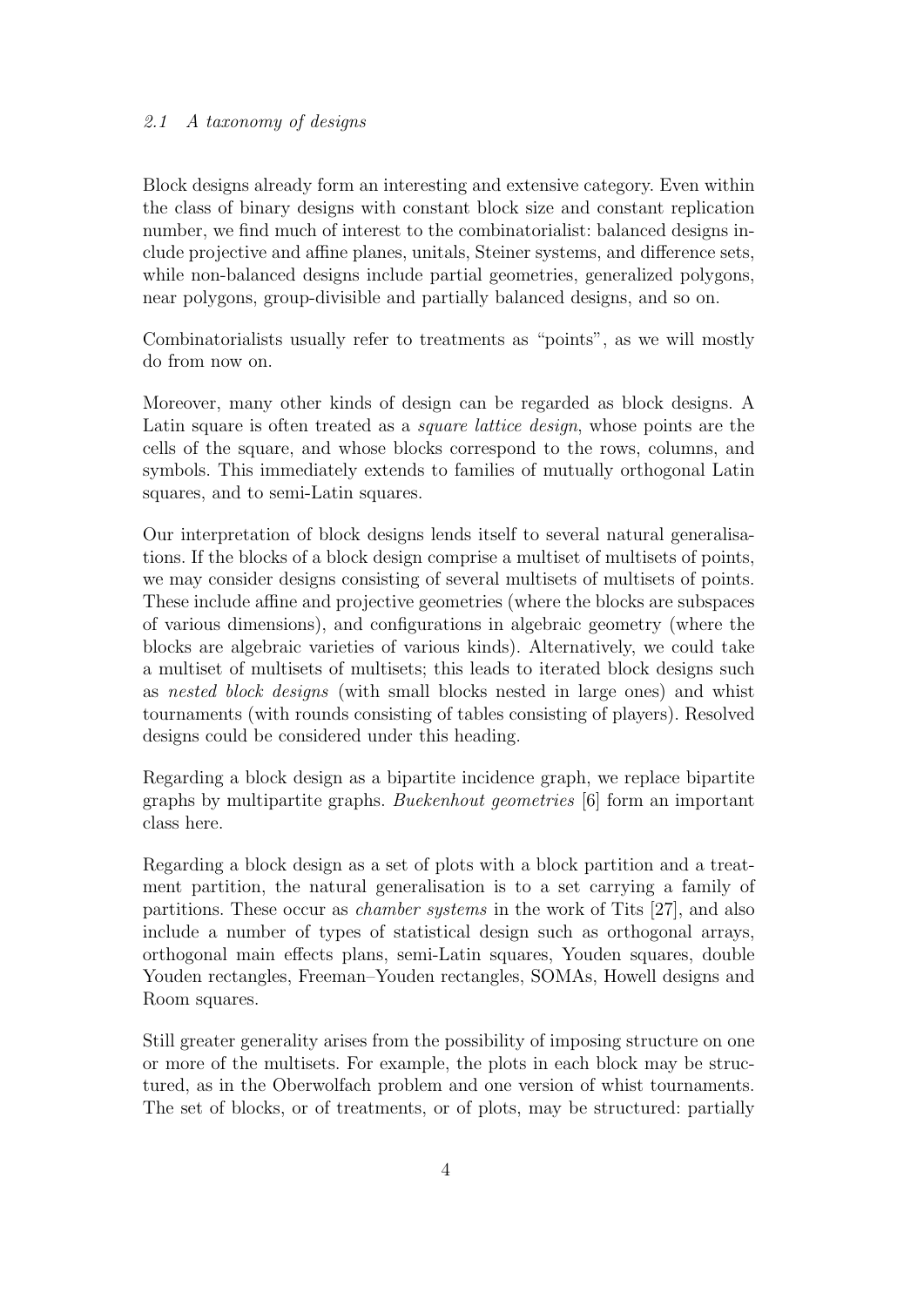balanced designs and row-column designs are of this type.

A detailed account of the proposed classification is in preparation [2].

## 3 Representations of block designs

## 3.1 Partitions, graphs, block lists

In what follows, a multiset, or list, informally denotes a set of elements with positive integer multiplicities. We write multisets in square brackets with elements repeated the appropriate number of times. The order of the elements is not significant.

A block design can be represented in several different ways:

- $\mathbf{R}_1$ : A set of plots with two partitions, a block partition and a treatment partition (as described above).
- $\mathbf{R}_2$ : A bipartite graph, whose vertices are treatments (also called *points*) and blocks. An edge joins two vertices if one is a treatment and the other a block such that the treatment appears in the block; the edge is labelled with the number of times the treatment appears in the block. This is the incidence graph, or Levi graph, of the design. Note that, if the design is binary, then all the edge labels are equal to 1 and may be omitted.
- $\mathbf{R}_3$ : A set of points, with each block represented as a multiset of points (recording the occurrences of the treatments in that block). Thus the blocks form a multiset of multisets.
- $\mathbf{R}'_3$ : Dual to  $\mathbf{R}_3$ .
- $\mathbf{R}_4$ : A bipartite graph with vertices and edges labelled. The vertices are equivalence classes of points and blocks, two blocks being equivalent if they contain the same points with the same multiplicities, and dually. The edge labels are as above. The vertex labels denote the cardinalities of the corresponding equivalence classes.

**Example 1** Suppose we have six plots,  $1, 2, 3, 4, 5, 6$ , which fall into two blocks  $\alpha = \{1, 2, 3, 4\}$  and  $\beta = \{5, 6\}$ . We have two treatments A and B, and apply A to plots  $1, 3, 5$  and B to plots  $2, 4, 6$ . These two partitions form the representation  $\mathbf{R}_1$  of the design. It has 8 automorphisms.

The representation  $\mathbf{R}_2$  consists of a complete bipartite graph on vertices  $\{A, B\}$  and  $\{\alpha, \beta\}$ , with multiplicities 2 on  $A\alpha$  and  $B\alpha$  and 1 on the other two edges. This has 2 automorphisms.

The representation  $\mathbf{R}_3$  has point set  $\{A, B\}$ , blocks  $[A, A, B, B]$  and  $[A, B]$ .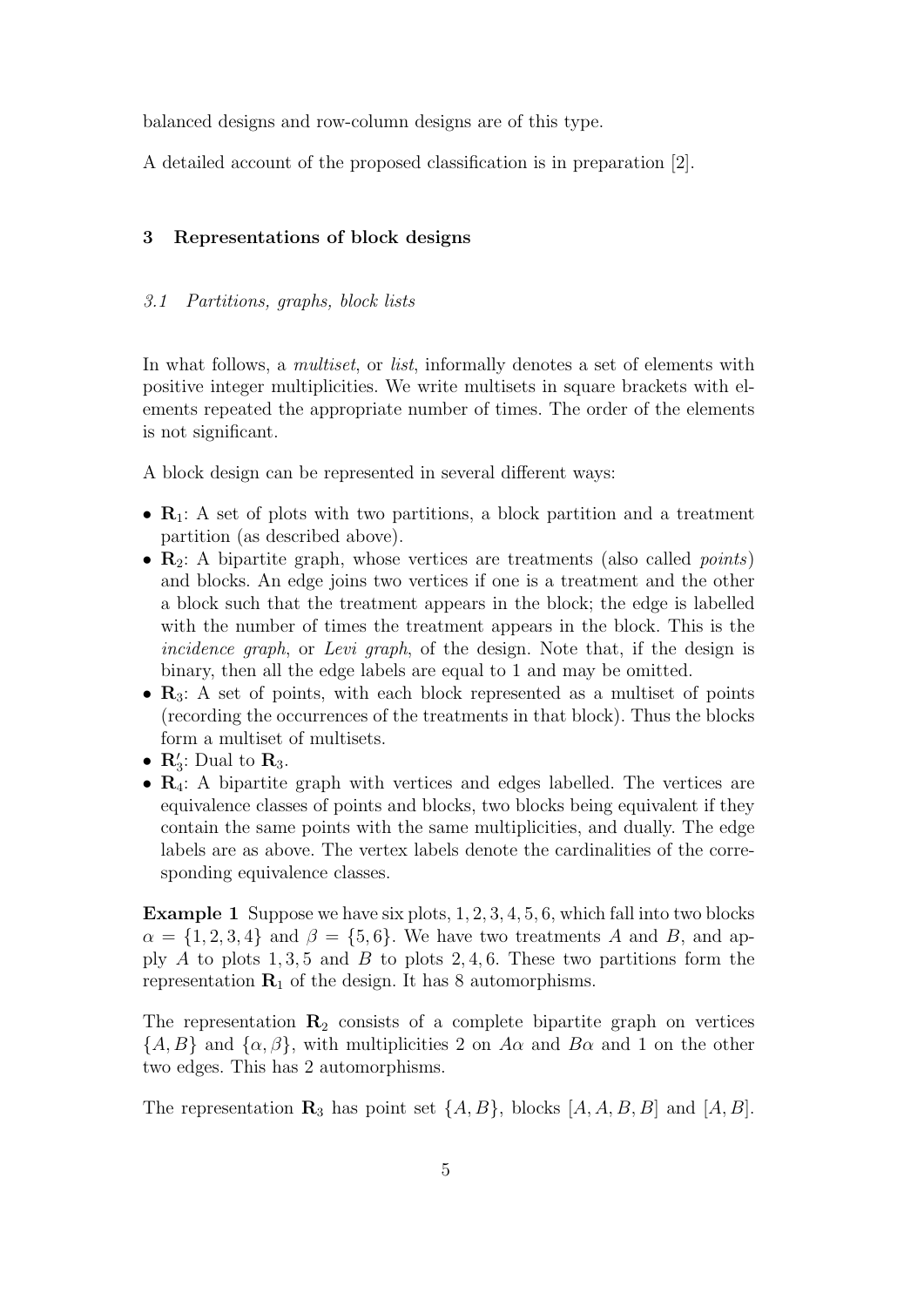Again there are 2 automorphisms.

On the other hand,  $\mathbf{R}'_3$  has point set  $\{\alpha, \beta\}$  and a single block  $[\alpha, \alpha, \beta]$  with multiplicity 2. It has trivial automorphism group.

Finally,  $\mathbf{R}_4$  is the complete bipartite graph  $K_{1,2}$  with vertex A labelled 2, and α and β labelled 1; edges  $A\alpha$  labelled 2,  $A\beta$  labelled 1. Its automorphism group is also trivial.

We have the following schematic relation between the representations:



The arrows correspond to homomorphisms between the automorphism groups. The first homomorphism measures the non-binarity of the design; its kernel consists of the permutations of the set of plots which fix part-wise the meet of the treatment and block partitions. The other homomorphisms measure repeated blocks or points in a similar way.

For the DTRS project, at present we consider only binary designs. We have chosen to use representation  $\mathbf{R}_3$ , which is almost universal among mathematicians. Thus, a block design for us consists of a set of points, and a list of blocks, each block a subset of the point set; but repeated blocks are allowed.

### 3.2 Matrices

Let n be the number of plots, b the number of blocks and v the number of treatments. The incidence of plots in blocks can be recorded by an  $n \times b$  matrix  $X_B$  whose  $(\omega, m)$  entry is equal to 1 if plot  $\omega$  is in block m, and equal to zero otherwise. The allocation of plots to treatments is shown in an analogous  $n \times v$ matrix  $X_T$ , with  $(\omega, i)$  entry 1 if  $F(\omega) = i$  and 0 otherwise, where F is the design function.

Now the matrix  $X_T^{\top} X_B$  is the  $v \times b$  matrix whose  $(x, m)$  entry is equal to the number of plots in block  $m$  which receive treatment  $x$ . In the case of a binary design, this is a zero-one matrix, and is the familiar incidence matrix of the design.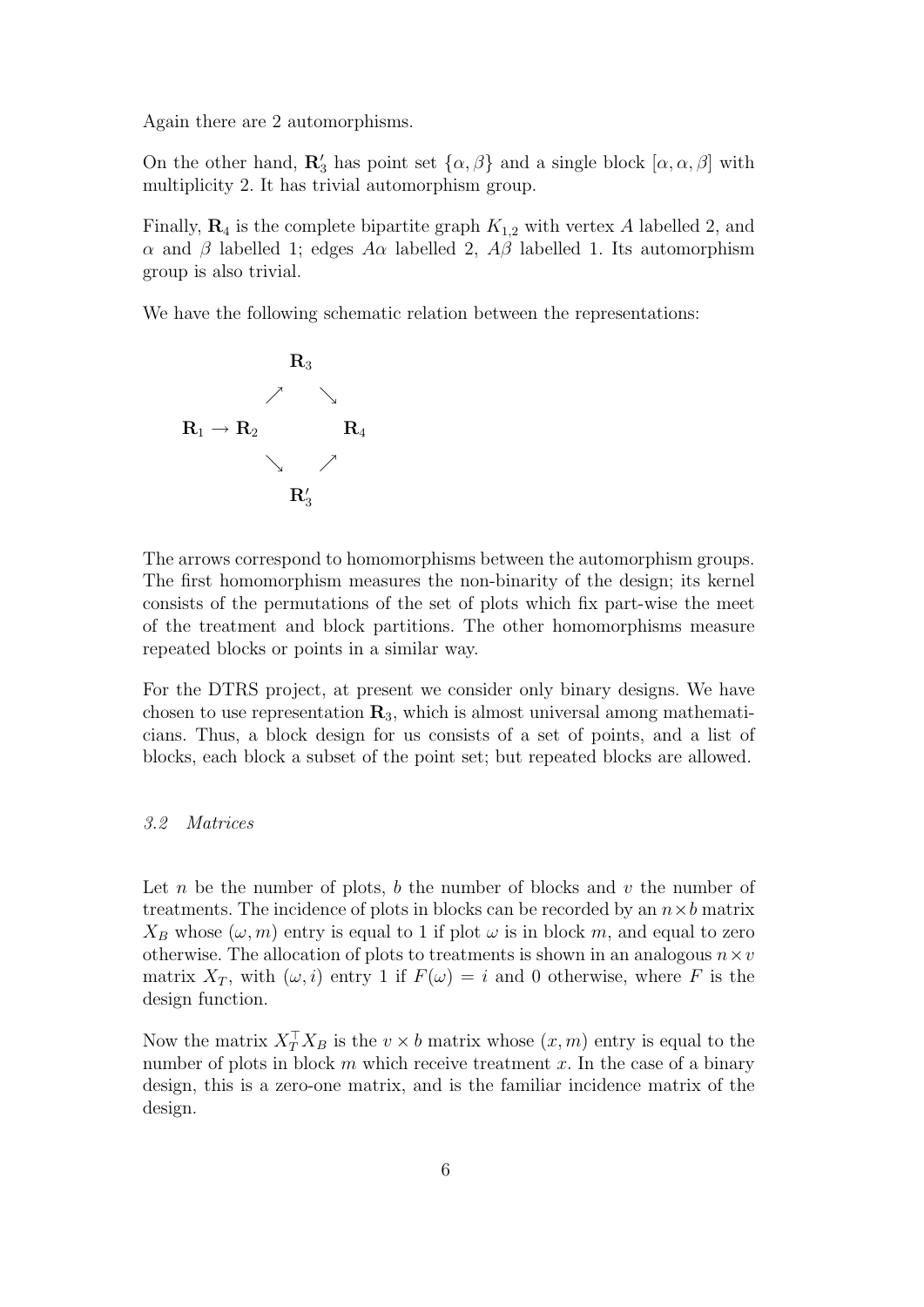The  $v \times v$  matrix  $X_T^{\top} X_B X_B^{\top} X_T$  is called the *concurrence matrix*  $\Lambda$  of the design: its  $(i, j)$ -entry  $\lambda_{ij}$  is equal to the number of ordered pairs of plots  $(\alpha, \omega)$  for which (i)  $\alpha$  and  $\omega$  are in the same block, (ii)  $F(\alpha) = i$ , and (iii)  $F(\omega) = j$ . If the design is binary then  $\lambda_{ii}$  is equal to the *replication* of treatment *i*: that is, the number of plots which are allocated treatment  $i$ . Also, if the design is binary then, for  $i \neq j$ , the concurrence  $\lambda_{ij}$  is equal to the number of blocks in which treatments  $i$  and  $j$  both appear. So, in the familiar case of a balanced incomplete-block design,  $\Lambda = (r - \lambda)I + \lambda J$ , where J is the all-1 matrix.

Let Q be the  $n \times n$  matrix which gives orthogonal projection onto the orthogonal complement of the column space of  $X_B$ . Thus  $QX_B = O$ ,  $Q^{\top} = Q$  and  $Q^2 = Q$ . It can be shown that

$$
Q = I - X_B K^{-1} X_B^{\top},
$$

where  $K$  is the diagonal matrix whose entries are the block sizes.

The *information matrix C* of the design is defined by

$$
C = X_T^\top Q X_T.
$$

Note that the row sums of  $C$  are all zero, so that the all-1 vector is in the kernel of  $C$ . Thus  $C$  is not invertible. In order to determine estimator variances for the experiment (in loose statistical parlance, "information" is the inverse of variance), the statistician uses the Moore–Penrose inverse  $C^+$  of C, where, if C has spectral decomposition

$$
C=\sum_{\lambda}\lambda E_{\lambda},
$$

where  $\lambda$  runs over the eigenvalues of C, and  $E_{\lambda}$  is the orthogonal projection onto the  $\lambda$ -eigenspace, then

$$
C^+ = \sum_{\lambda \neq 0} \lambda^{-1} E_{\lambda},
$$

so that  $CC^+ = C^+C$  is the orthogonal projection onto the image of C.

The information matrix can often be simplified. If all blocks have size  $k$  then

$$
Q = I - \frac{1}{k} X_B X_B^\top
$$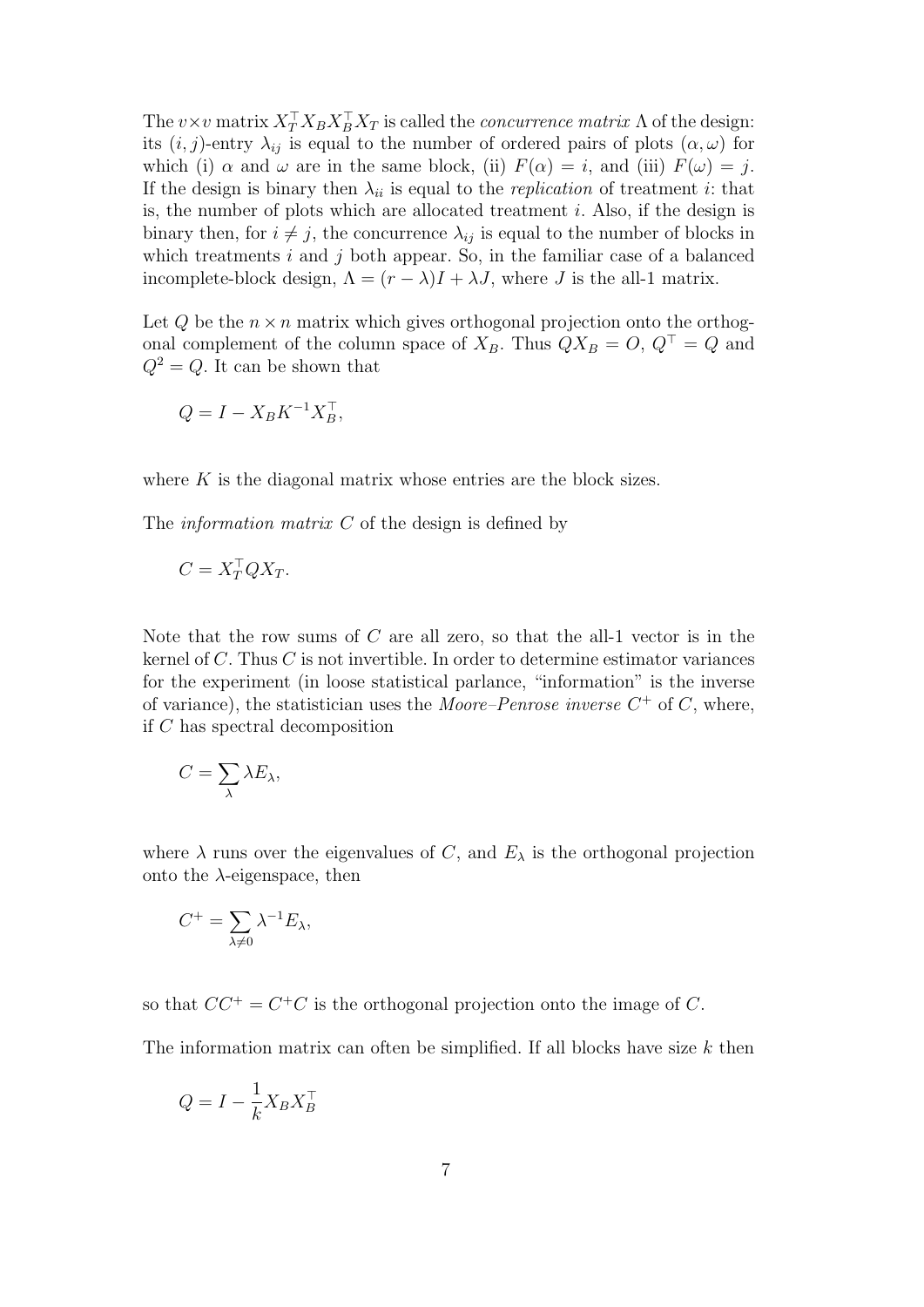and so

$$
C = X_T^\top X_T - \frac{1}{k}\Lambda.
$$

The matrix  $R = X_T^{\top} X_T$  is diagonal: if the design is binary then its entries are the replications of the treatments. In particular, if every treatment has replication  $r$  then

$$
C = rI_v - \frac{1}{k}\Lambda.
$$

The matrix  $R^{-1/2}CR^{-1/2}$  is also important [7, Section 8.2]. In the equireplicate, constant block size, case, it is simply  $I_v - (1/rk)\Lambda$ .

#### 4 The External Representation of designs

The concept of External Representation of designs can be best understood through its role in the operation of the Design Theory Resource Server (DTRS). DTRS has many faces; it will be an ever-growing database of designs, application server, web server for design related online documents, software repository, etc. The main purpose of the external representation is to provide a platformindependent method for information exchange about designs. In other words, the external representation acts as a communication protocol specialized for "talking about designs". This protocol is used in communication between various components of DTRS and its users. Here the concept "users" covers both human and software agents. Some examples for such communicating agents are database back-end for storing designs, middle layers between the database and the web and/or application servers, a researcher uploading some particular collection of designs, a user searching for designs having given properties, and a statistical application program directly accessing the DTRS database. While these agents are free to use any internal representation of designs, they must use the standard external representation when they communicate with each other.

The external representation is used in three main areas:

- (1) An external representation is a formalism to encode various classes of designs as mathematical objects together with their most important properties. Many of these properties are complex mathematical objects in their own right.
- (2) The external representation can define invariants of a given list of designs. The use of such invariants provides a method for formulating complex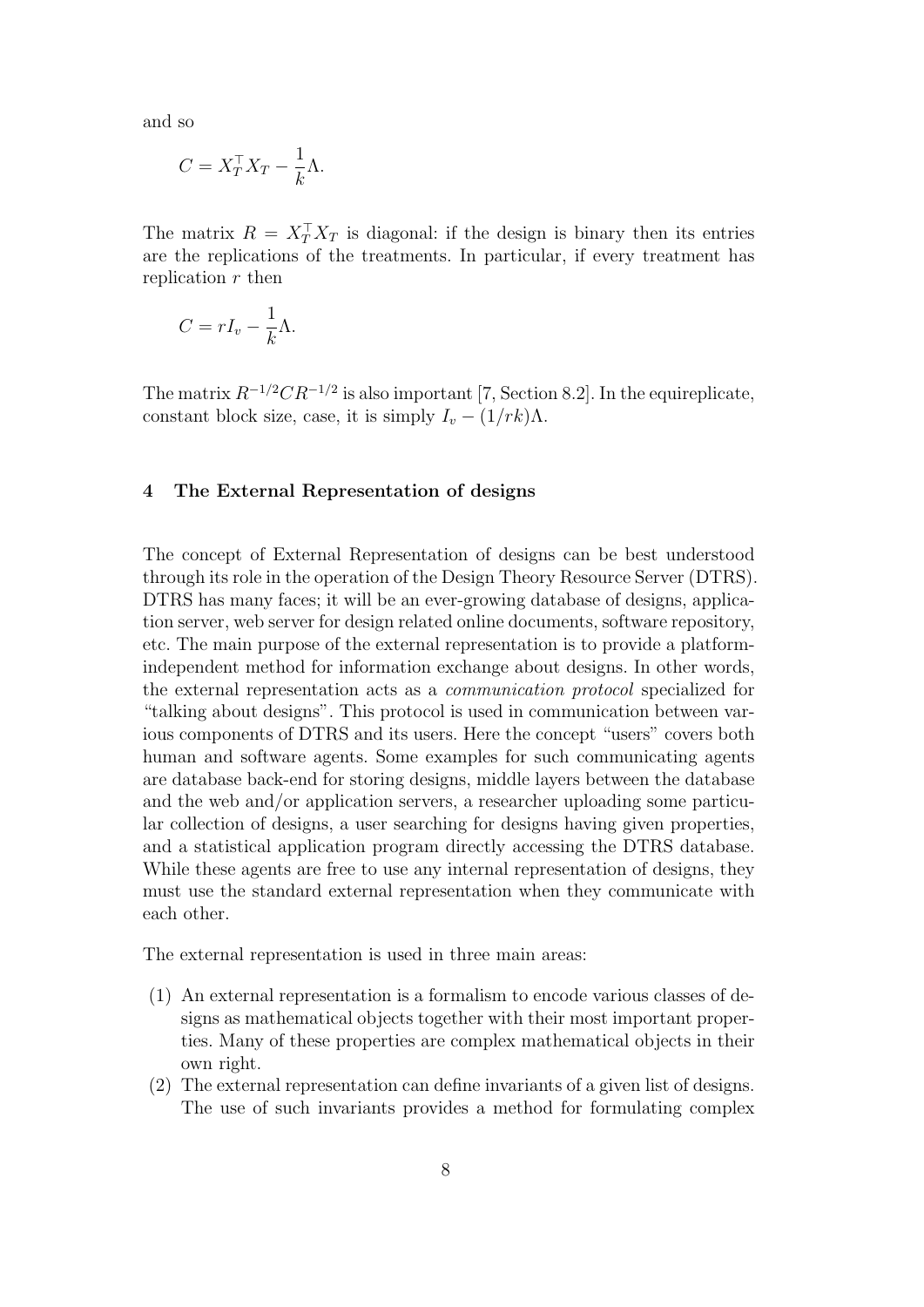queries about designs. A query will be expressed in terms of list invariants and the reply to this query will be a list of designs satisfying these invariants.

(3) The external representation will be used as a specification tool to determine the content and, to some extent, the structure of the DTRS design database. Note, however, the database's internal representation can (and probably will) be quite different from this format.

Based on the above functionalities, we have determined the main technical requirements for an external representation as follows.

- It can express the particular mathematical structures.
- It represents a hierarchical structure: a rooted, labelled tree.
- It is hardware/software platform independent and text based.
- It can be easily parsed.

Satisfying the requirements outlined above, one can think of many different implementations fitting the bill. We mention here two possibilities: the oldest, Lisp S-expressions; and the recently most popular, XML. Out of practical considerations, we have decided to use XML. XML documents are human-readable to a limited extent, but are primarily intended for computer processing.

The External Representation document contains a specification of the syntax together with extensive documentation of the mathematical semantics of the represented designs.

When the design database is set up, the format of designs in the database will not necessarily be the same as the specification in the External Representation; however, an XML file is searchable, so a simple database can be implemented using this format.

Example 2 This is a list of designs containing a single design, the Fano plane, in XML, in our external representation format.

```
<list_of_designs
 design_type="block_design" dtrs_protocol="1.0"
 no_designs="1" pairwise_nonisomorphic="true"
 xmlns="http://designtheory.org/xml-namespace">
    <block_design b="7" id="t2-v7-k3-L1-1" v="7">
        <blocks ordered="true">
            <block><z>0</z><z>1</z><z>2</z></block>
            <block><z>0</z><z>3</z><z>4</z></block>
            <block><z>0</z><z>5</z><z>6</z></block>
            <block><z>1</z><z>3</z><z>5</z></block>
            <block><z>1</z><z>4</z><z>6</z></block>
            <block><z>2</z><z>3</z><z>6</z></block>
            <block><z>2</z><z>4</z><z>5</z></block>
```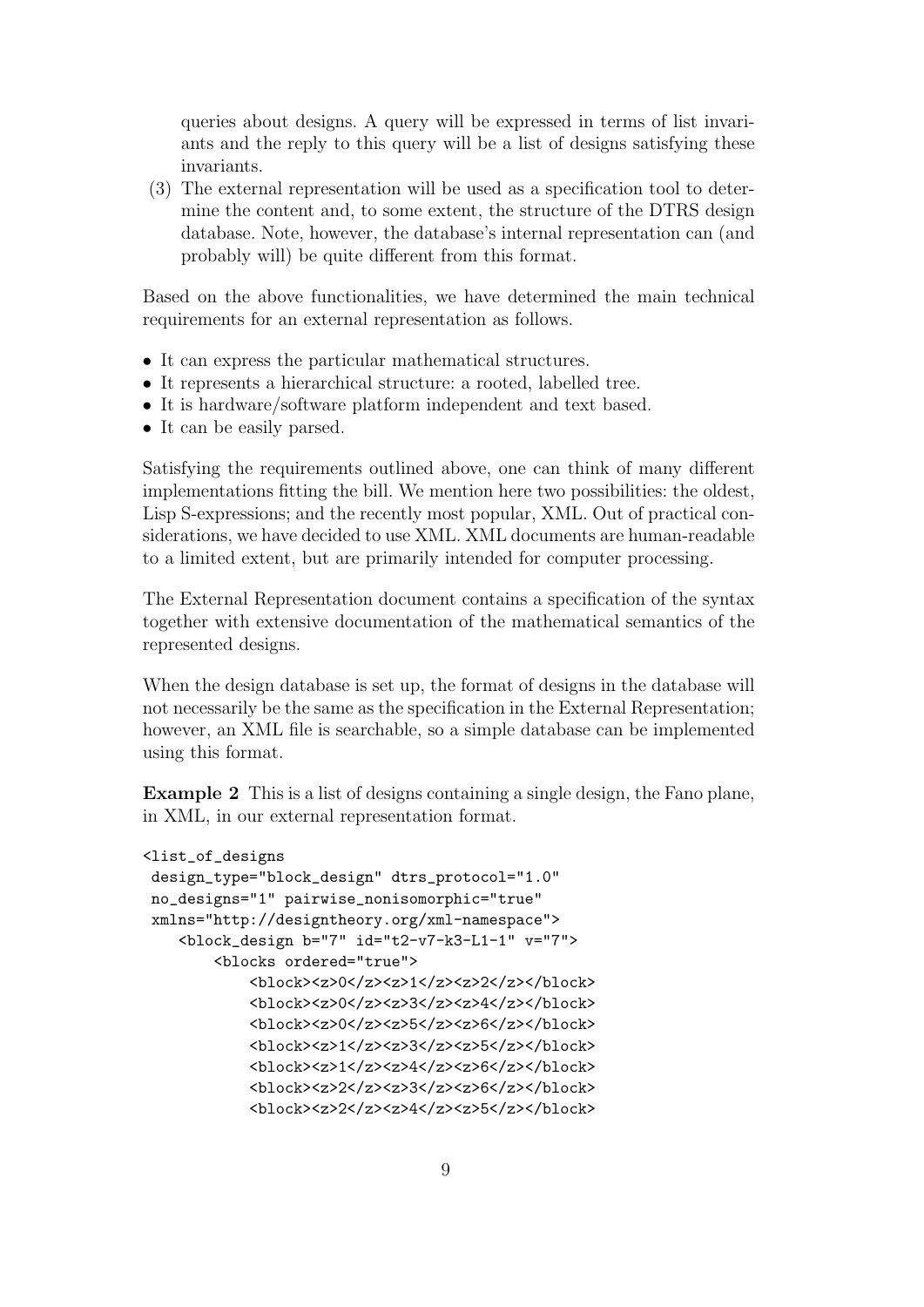</blocks> </block\_design> </list\_of\_designs>

The outermost tag is list\_of\_designs. Here, in due course, we shall be able to store such information as "these are, up to isomorphism, all designs with such-andsuch properties" (or maybe "the designs in the list are pairwise non-isomorphic but we don't know if the list contains all designs with the specified properties"), or "these designs were constructed by X using software Y". Other comments can also be added. Each design in the list is described by the earlier specification.

Any document which is exchanged by systems following this specification should be a list\_of\_designs.

At the first level of indentation, between the opening and closing tags block\_design, we have indeed specified the design: it has  $v = 7$  points,  $b = 7$  blocks, and the seven blocks are listed (the first one is  $[0, 1, 2]$ , and there are tags to identify each of 0, 1, 2 as integers). There is also an identification string for the design.

The specification of a block design is shown below. Properties followed by a question mark are optional. Remember that all designs are assumed to be binary, so that a block is a set of points (rather than a multiset). This is an excerpt from a Relax  $NG$  [24] file, a compact and friendly way to specify the structure of an XML document. The previous example included only the required fields and the attribute b.

```
block_design = element block_design {
    attribute id { xsd:ID } ,
    attribute v { xsd:positiveInteger } ,
    attribute b { xsd:positiveInteger } ? ,
    attribute precision {xsd:positiveInteger } ? ,
    blocks ,
    point_labels ? ,
    indicators ? ,
    combinatorial_properties ? ,
    block_design_automorphism_group ? ,
    resolutions ? ,
    statistical_properties ? ,
    alternative_representations ? ,
    info ?
}
```
The attributes id, v and b and the list of blocks have been described above. The attribute precision refers to storage of real numbers in the statistical\_properties section. We now discuss the other properties listed, and also partial balance properties which we will implement in a later release.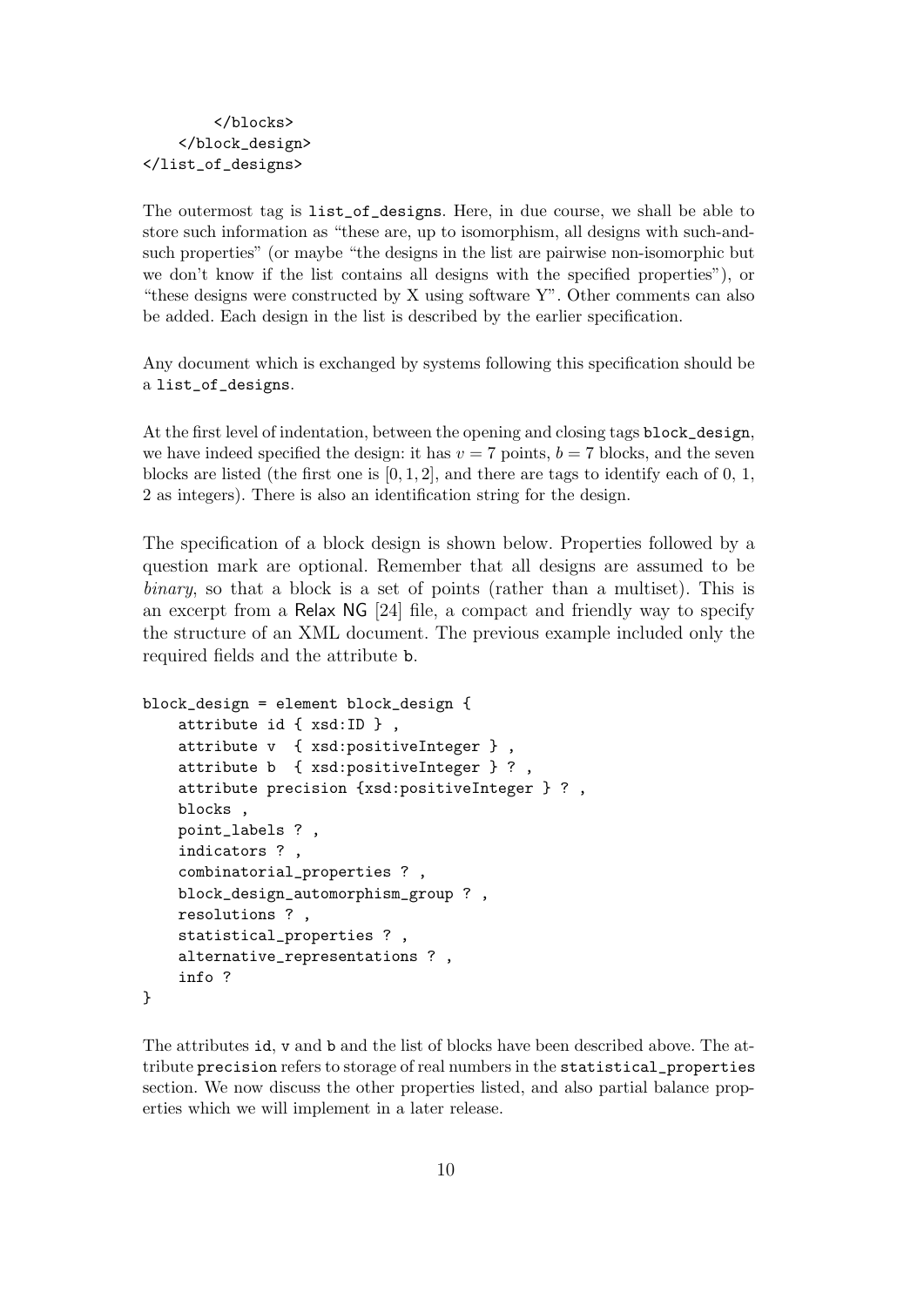#### 4.1 Point labels

As explained, the points of a block design are called  $0, 1, \ldots, v-1$ . But many block designs are constructed from finite geometries, graphs, or other block designs, and the points can be given labels reflecting their origin in such a construction. For example, if the point set is a subset of a finite vector space, the point labels may be the coordinates of the corresponding vectors.

## 4.2 Indicators

Indicators give quick information about the design, usually expanded in other sections. They include repeated\_blocks, resolvable, affine\_resolvable, equireplicate, constant\_blocksize, t\_design, connected, pairwise\_balanced, variance\_balanced, efficiency\_balanced, cyclic, one\_rotational.

They take the value "true" or "false". There may be also some extra information. For example, the  $t_{\text{-}}$  design indicator gives the maximum value of t; the equireplicate indicator gives the replication number. We have decided that the extra information, if any, will be a single number.

The balance conditions are defined as follows. A design is pairwise balanced if any two points lie in the same number of blocks; that is, the off-diagonal elements of the concurrence matrix are all equal. It is variance balanced, resp. efficiency balanced, if the information matrix C (resp.  $R^{-1/2}CR^{-1/2}$ ) has eigenvalue 0 with multiplicity 1 (that is, the design is connected) and the other eigenvalues are all equal. In the case of variance balance, since the all-1 vector is a null vector of  $C$ , we see that the design is balanced in this sense if and only if  $C$  is *completely symmetric* (that is, the diagonal elements are constant and the off-diagonal elements are also constant). See [25] for further details.

In the case of efficiency balance, it can be shown that the common eigenvalue of  $R^{-1/2}CR^{-1/2}$  is given by

$$
\epsilon = \frac{n(n-b)}{n^2 - \text{Trace}(R^2)},\tag{1}
$$

where  $n = \text{Trace}(R)$  is the number of plots, and that the equation

$$
R^{-1}CR^{-1} - \epsilon R^{-1} = -\epsilon J
$$

holds.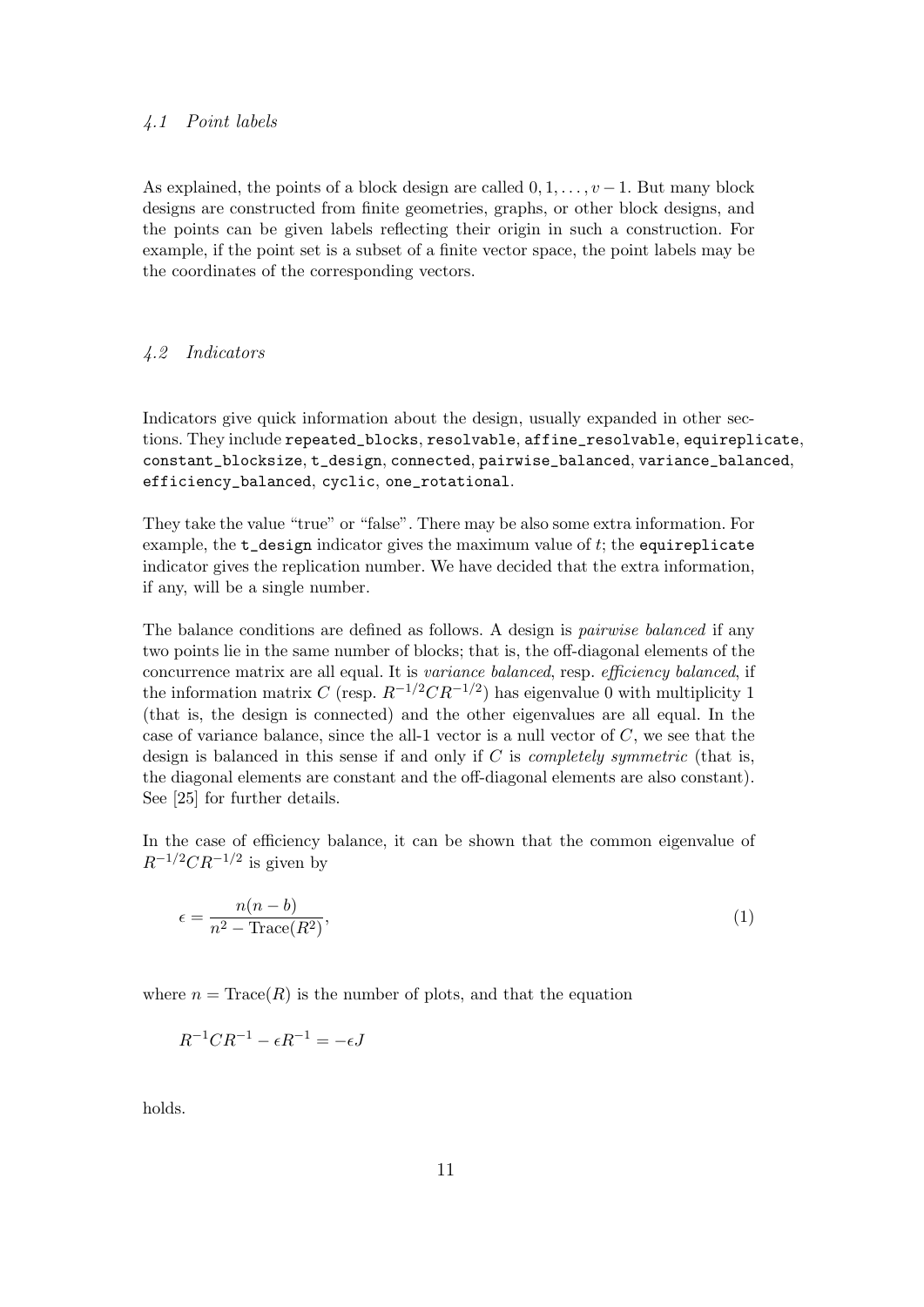#### 4.3 Combinatorial properties

A  $t-(v, k, \lambda)$  design, or t-design for short, is a (binary) block design with v points, in which every block contains exactly  $k$  points, and any  $t$  points are contained in exactly  $\lambda$  blocks, where  $\lambda > 0$ . Properties in this section are mainly relevant to t-designs with  $t \geq 2$ : these are also the (binary, constant block size) balanced incomplete-block designs, or BIBDs.

The properties recorded include a range likely to be of interest to mathematicians. These include Steiner system, square design, projective or affine plane. (We have chosen to use the term "square design" for one with equally many points and blocks, rather than "symmetric design", first because no symmetry of the incidence matrix is implied, and second because the term "symmetric design" sometimes implicitly requires the design to be balanced and have constant block size.) We also include information about  $\alpha$ -resolvability, *t*-wise balance, etc.

We refer to [4] for further details.

### 4.4 Automorphism group

As noted earlier, the precise definition of an automorphism of a block design depends on the method of representation. In our representation where the blocks form a list of sets of points, an automorphism of the design is a permutation of the points which maps each block to a block with the same multiplicity in the list. The automorphisms of a design form a group, the automorphism group of the design.

Since the automorphism group is a permutation group, we have given in the document a specification for permutation groups. By convention, a permutation group acts on the set  $\{0, 1, \ldots, n-1\}$  for some n; the elements may be indices for the points of a design, and we define the domain of the permutation group to be "points" accordingly. (This can easily be expanded to cope with actions on other sets of interest, such as blocks, or flags, or pairs of points, as required.) We store the degree, the order, the domain, and a list of generators for the permutation group as compulsory properties. Optional properties include the number of orbits, permutation rank, primitivity and multiple transitivity, as well as certain properties related to partial balance (generously transitive, multiplicity-free and stratifiable). We may also give cycle types of elements together with a representative element for each cycle type.

The generators can be exported to a program such as GAP [13], where further properties of the automorphism group can be investigated. Of course, unlike some other properties, there is no unique choice of generators for a permutation group.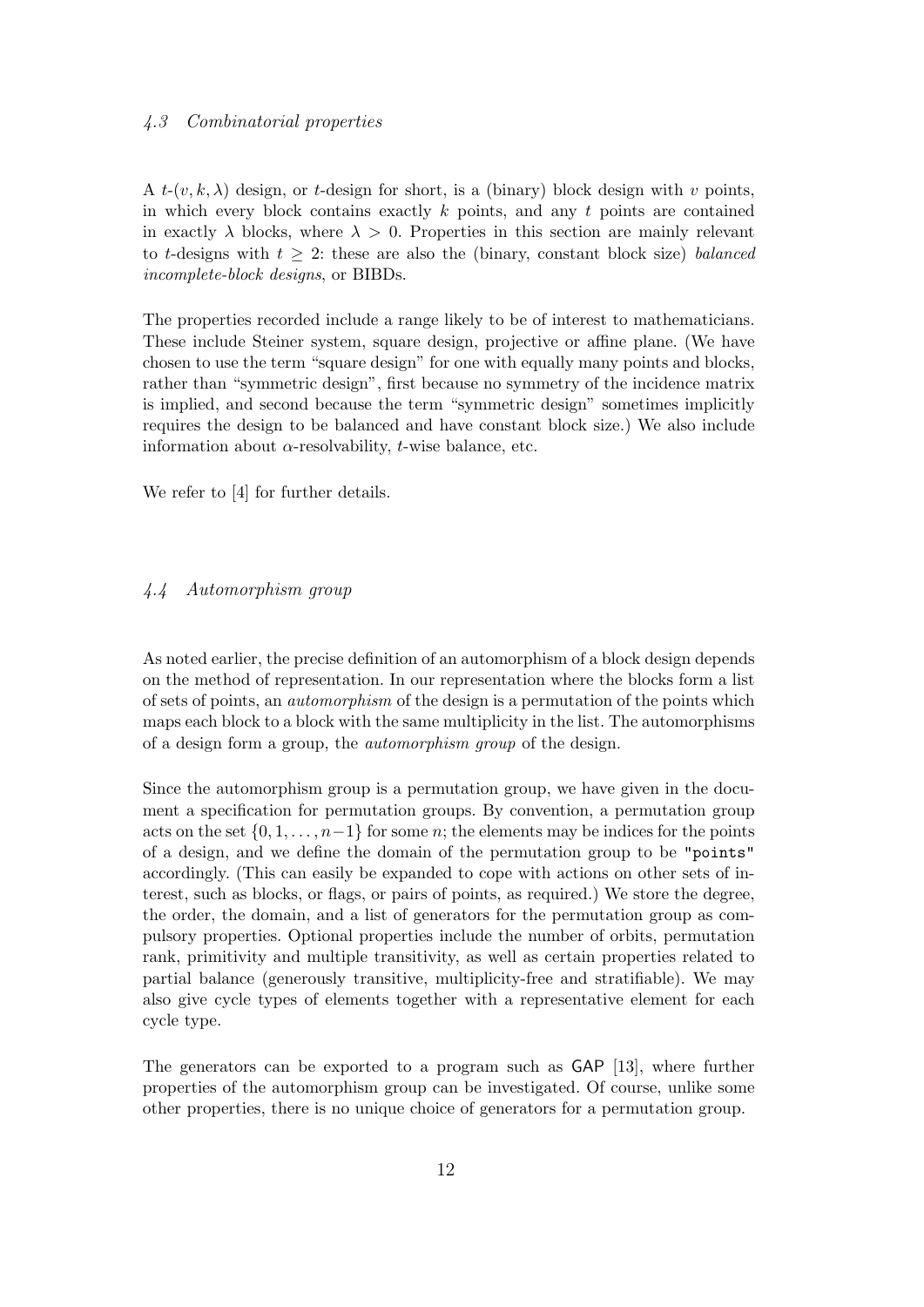#### 4.5 Resolutions

A resolution or parallelism of a block design is a partition of the blocks into resolution classes or parallel classes, such that each parallel class is a partition of the point set.

If a design is resolvable, we can in principle store representatives of all isomorphism classes of resolutions (two resolutions being isomorphic if one is obtained from the other by applying an automorphism of the design).

## 4.6 Statistical properties

Among the statistical properties, we include canonical and pairwise variances, how the design performs on a number of optimality criteria, the efficiency factors of the design, and robustness properties. We describe these in turn.

The information matrix C has an eigenvalue 0; the design is connected if and only if the multiplicity of 0 as an eigenvalue is precisely 1. (If a design is not connected, then contrasts between treatments in different components cannot be estimated.) The  $v-1$  non-zero eigenvalues of the Moore–Penrose inverse  $C^+$  of C are the canonical variances of the design (if the design is disconnected, we regard some of the  $v - 1$  canonical variances as being infinite). The canonical variances are the variances of the estimators of a set of  $v-1$  normalized treatment contrasts, which are linear functions comparing treatment efficacy, with coefficients given by the unit eigenvectors of C.

In some experiments, rather than general contrasts, interest lies solely in the collection of  $v(v-1)/2$  pairwise differences of treatments. The *pairwise variances* are the variances of estimators of treatment differences.

One (key) goal of statistical design is to make variances of estimators small, and one way in which a design is said to be optimal is to achieve smallest variance in some sense. Another common (typically supporting) goal is to make variances have comparable magnitude, that is, to balance the variances as far as possible. Many of the popular design optimality criteria, from both the variance size and variance balance points of view, are based on the canonical variances, so we record these and a number of functions of them. Among others we include their arithmetic mean (the A-criterion), their maximum (the E-criterion), their product (the D-criterion), the number of distinct values, and the ratio of largest to smallest. Comparable criteria based on the pairwise variances, when distinct from those based on canonical variances, are also employed, for instance their maximum (the MV-criterion), the number distinct, and so on. When for a given criterion a design is known to be best in the universe of all binary designs with the same  $v, b$ , and block sizes, it is recorded as having *absolute efficiency* of 1. The absolute efficiencies of all other recorded designs in this universe are reported relative to the optimal value, this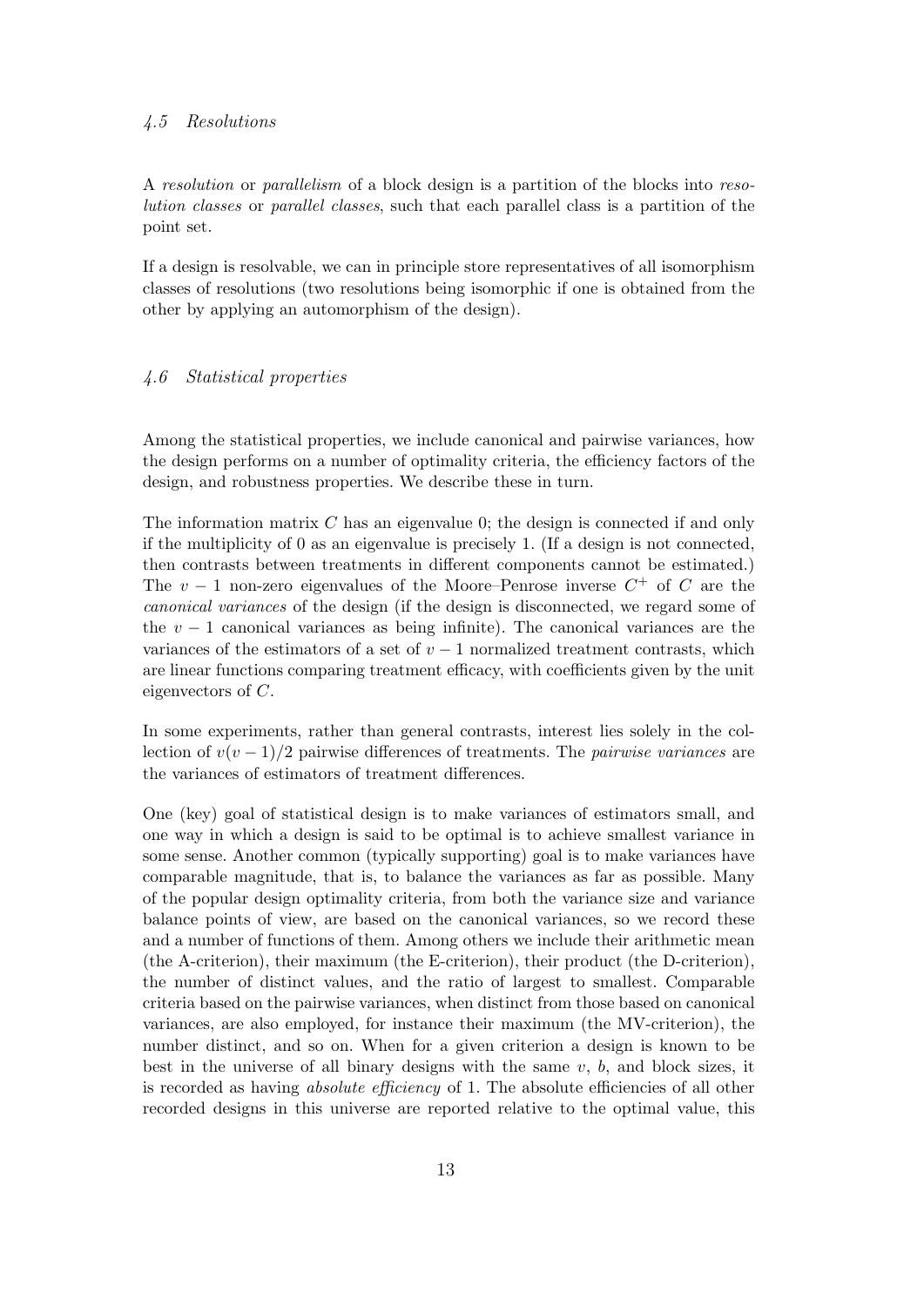necessarily being a number no greater than 1 for any binary design.

The canonical efficiency factors are the eigenvalues of  $R^{-1/2}CR^{-1/2}$ , where R is the diagonal matrix whose entries are the treatment replication numbers (if the replication number r is constant, these are just  $r^{-1}$  times the inverses of the canonical variances). Efficiency factors, which are between 0 and 1 inclusive, measure the quantity of statistical information in a design relative to what can be achieved with the same replications in an unblocked design. Certain functions of the efficiency factors are used, analogously to the above optimality criteria, for choosing a good design in the class with the prescribed replication numbers. Examples include the geometric and harmonic means, and the minimum.

Statistical robustness of a block design is defined as its ability to maintain desirable statistical properties under loss of individual plots or entire blocks. A catastrophic result of such a loss is that the design become disconnected. Less than catastrophic but of genuine concern are losses in the information provided by the design, as measured by various optimality criteria. We record such information as "The design is connected under all possible ways in which  $m$  plots (or  $m$  entire blocks) can be lost", or "If m plots (or m entire blocks) are lost, the value of an optimality function of the design is so much"; the latter statement is made for both the worst case over all such losses and the average over all such losses, and the functions employed are now called robustness criteria. For each robustness criterion value, we record the absolute efficiency relative to the best value (when known) over all "reduced" designs with the same  $v, b$ , and block sizes. We also record the self efficiency: the robustness value relative to the criterion value for the same design with no loss of observations.

Typically, measures of variance balance, along with properties like constant replication or block size and more generally t-design properties, are not robust, and so these are not used as robustness criteria.

# 4.7 Partial balance properties

In the case of partial balance properties, everybody agrees what it means for a binary design with constant block size to be partially balanced, but beyond that there are conflicting views. We have tried to clarify the situation below. This requires more work, so this is not included in the current release of the external representation; but we expect it to be added subsequently.

A coherent configuration C on a set  $\Omega$  is a partition of  $\Omega^2$  with the properties that the diagonal is a union of parts, the transpose of a part is a part, and the span  $A(C)$  of the basis matrices corresponding to the parts is closed under matrix multiplication. Now the join (in the partition lattice) of coherent configurations is a coherent configuration. (This follows from the fact that  $A(C_1 \vee C_2)$  is the intersection of  $A(C_1)$  and  $A(C_2)$ . The result is due to Higman [15]; this short proof is due to Bailey [1].)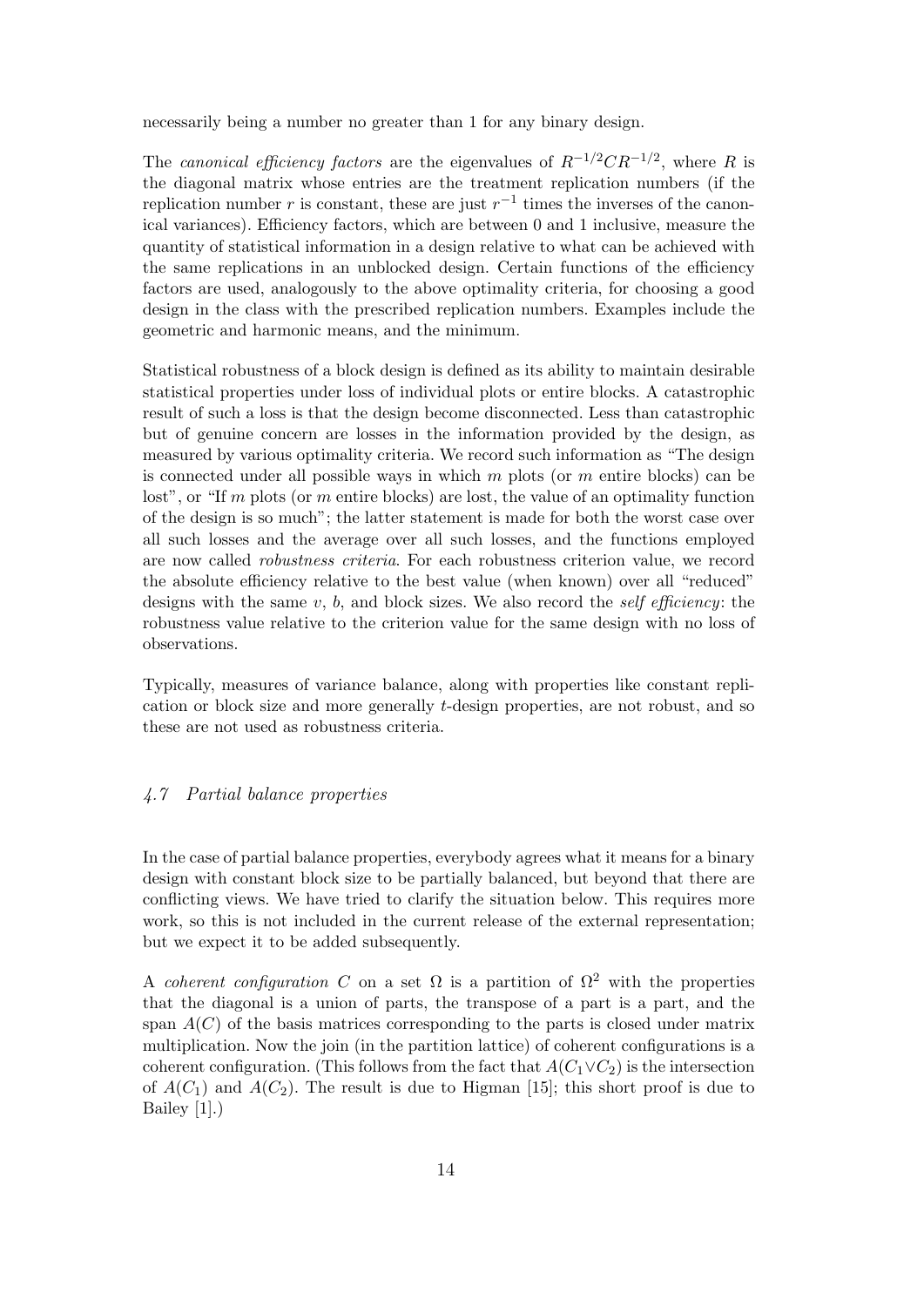A coherent configuration is homogeneous if the diagonal is a single part; it is commutative if the basis matrices commute; it is *symmetric* if the basis matrices are symmetric; and it is *trivial* if the complement of the diagonal is a single part. These conditions become stronger in the order stated. A symmetric coherent configuration is the same thing as an association scheme (as the term is commonly used; unfortunately, some authors  $[11,3,12]$  use it to mean one of the three possible generalisations.)

The homogeneous coherent configurations on up to 30 points have been listed by Hanaki and Miyamoto [14].

Note that if C is a coherent configuration, then  $A(C)$  is closed under taking inverses of invertible matrices. In the case of a symmetric coherent configuration, Moore– Penrose inverses can be defined as previously described, and  $A(C)$  is closed under taking Moore–Penrose inverses. This is important for the statistical applications, which as we have seen involve inverting the information matrix of a design; the algebraic apparatus of coherent configurations makes this job easier.

For any square matrix M with rows and columns indexed by  $\Omega$ , the balancer of M is the coarsest coherent configuration  $C$  such that  $M$  is constant on the classes of C. (This exists since it is the join of all coherent configurations with this property, and there is certainly at least one such configuration, namely the partition of  $\Omega^2$ into singletons.)

Now define M to be h-balanced, c-balanced, s-balanced, or t-balanced respectively if its balancer is homogeneous, commutative, symmetric, or trivial respectively. Each of these concepts implies the next in the list, and none of these implications reverses in general; but if a symmetric matrix is c-balanced then it is s-balanced, since the symmetrisation of a commutative coherent configuration is a coherent configuration. A matrix is t-balanced if it has constant diagonal and constant off-diagonal; that is, it is completely symmetric.

A Jordan configuration on  $\Omega$  is a partition C of  $\Omega^2$  into symmetric parts with the properties that the diagonal is a union of parts and  $A(C)$  is closed under the Jordan product  $A \circ B = (AB + BA)/2$ . It is homogeneous if the diagonal is a single part. If C is a Jordan configuration, then  $A(C)$  is closed under taking generalized inverses. The motivation for using Jordan configurations in statistics is similar to that for association schemes: see Malley [19].

As before, the join of Jordan schemes is a Jordan scheme; so a symmetric square matrix  $M$  has a *Jordan balancer*, the coarsest Jordan scheme for which  $M$  is constant on the parts. (The Jordan scheme obtained by symmetrising the partition of  $\Omega^2$  into singletons is finer than any partition into symmetric parts.) We say that  $M$  is jbalanced if its Jordan balancer is homogeneous.

For a symmetric matrix, j-balance is implied by h-balance, because the symmetrisation of a coherent configuration is a Jordan configuration. We do not know whether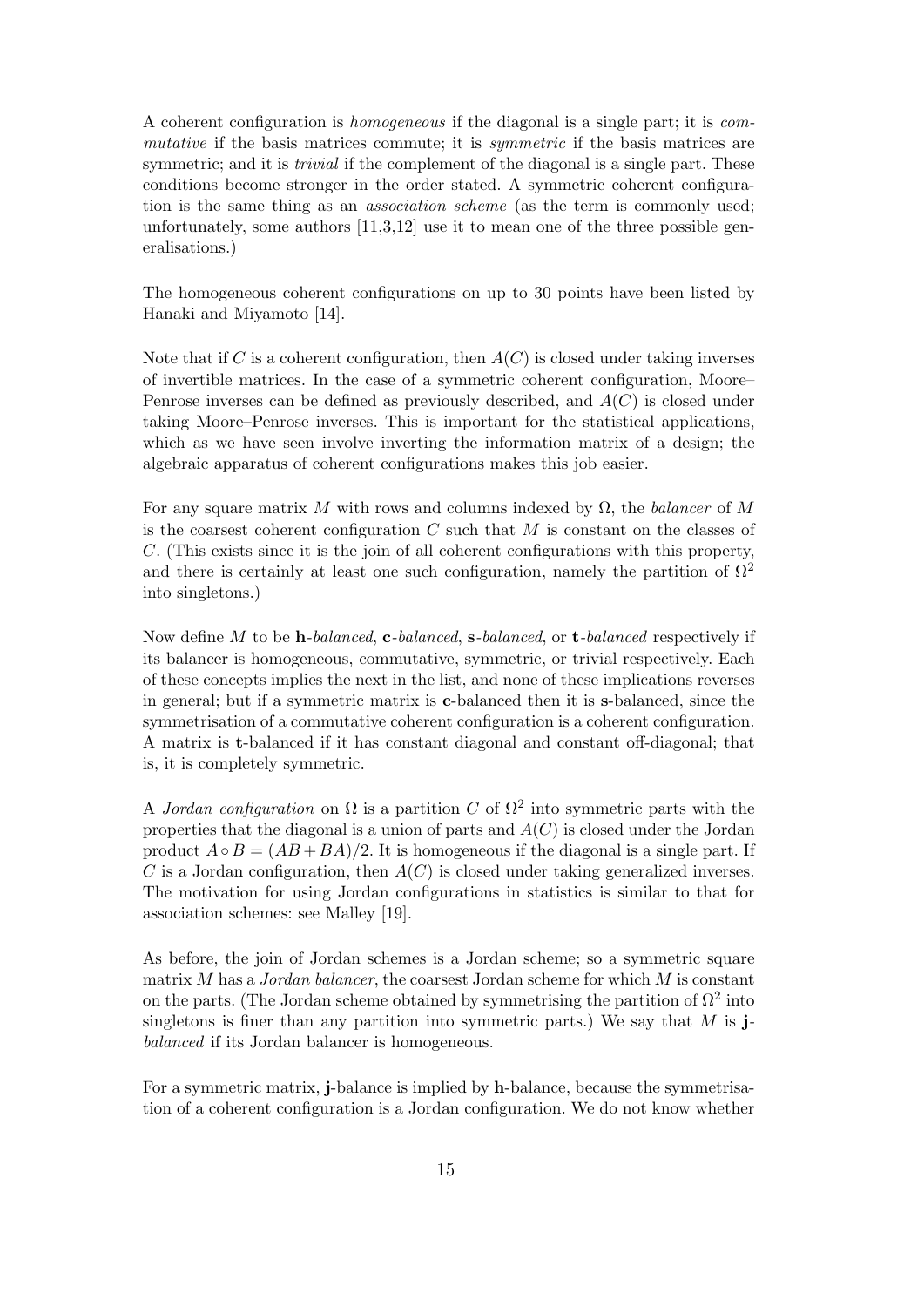this implication reverses.

Problem 3 Does there exist a symmetric matrix which is j-balanced but not hbalanced?

Now consider a block design D. We make no assumption about binarity, constant block size, or anything else. If  $x$  denotes one of the letters j, h, c, s, or t, then we say that  $D$  is

- pairwise  $\mathbf{x}$ -balanced if its concurrence matrix  $\Lambda$  is  $\mathbf{x}$ -balanced;
- variance  $x$ -balanced if its information matrix C is  $x$ -balanced.

In fact we do not need the letter **c** here, since all these matrices are symmetric. Moreover, the letter  $t$  can always be omitted from the terminology, since each type of t-balance is the same as balance of that type, as we have defined in Section 4.2.

In the case of efficiency balance, things are not so clear. As we saw, the matrix  $R^{-1}CR^{-1} - \epsilon R^{-1}$  is completely symmetric if (and only if) the design is efficiencybalanced, where  $\epsilon$  is given by Equation (1). So we could define the various types of partial efficiency balance of the design by using this matrix in place of  $\Lambda$  or C. However, we have no examples which are not equireplicate, and we are not sure this is the best way to proceed. More research is needed!

If the block design is binary and equireplicate and has constant block size, then all types of balance coincide, so we can drop the descriptive adjective and speak of j-balance, etc. For this class of designs, s-balance is the usual concept of partial balance originally introduced by Bose and Nair [5].

#### 4.8 Alternative representations

At the moment we permit a block design to be represented as an incidence matrix. Other representations can be imagined, and will be added if required. For example, a design may be the set of supports of minimum-weight words in a linear code. Also, we may give a group, and a set of *base blocks* (orbit representatives), generalising the familiar difference-set representation of square cyclic designs.

#### 5 Software

As part of the DTRS project, a GAP package named DESIGN is being developed.

GAP [13] is a free computer system for discrete algebra, with particular emphasis on computational group theory. GAP packages are user contributions providing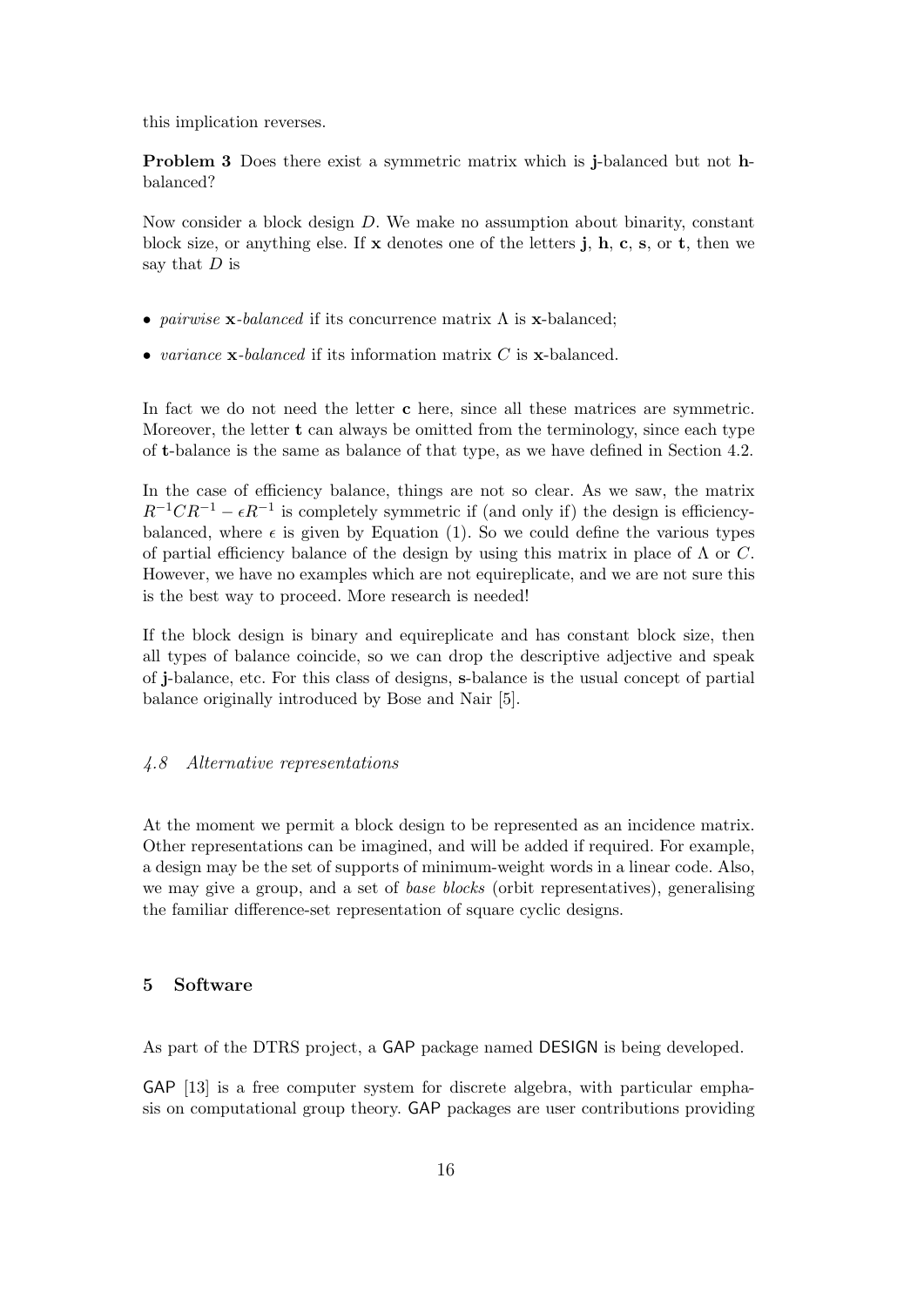well-defined additional functionality to GAP. To be *accepted* a package must go through a refereeing process. The current version of DESIGN, developed by Leonard Soicher and used internally by the DTRS project, is being released publicly (see http://designtheory.org/software/) and will be submitted to the GAP package refereeing process.

At present the DESIGN package deals with combinatorial and group-theoretical aspects of block designs, with particular emphasis on the classification of (sub)designs and the partitioning of block designs. The main functionality of the package is described in more detail below.

The package can construct binary block designs with small  $v$  (up to about 20), satisfying a wide range of user-specified properties. These properties include: the number  $v$  of points; the possible block sizes and (optionally) the block-size distribution; (optionally) the maximum multiplicity of a block of each size; (optionally) the replication number  $r$ ; for a given  $t$ , for each  $t$ -subset  $U$  of the points, the number of blocks containing  $U$  (this number may depend on  $U$ ); (optionally) the possible sizes of intersections of pairs of blocks of given sizes; a subgroup G of  $S_v$  (default  $G = S_v$ ) to specify that  $G$ -orbits are isomorphism classes; a subgroup  $H$  of  $G$  required to be a subgroup of the automorphism group of each design (default  $H = \{1\}$ ), and whether the user wants a single design with the specified properties (if one exists), all such designs up to isomorphism (as determined by  $G$ ), or a list of such designs containing at least one representative from each G-isomorphism class.

More generally, the package can construct subdesigns of a given (not necessarily binary) block design, such that the subdesigns each have the same user-specified properties. Here a subdesign of D means a block design with the same point set as D and whose block list is a submultiset of the blocks of D. In this case, the default G determining isomorphism is  $Aut(D)$ . For example, given a block design D, each of whose blocks has size k, we classify the parallel classes of  $D$  by classifying (up to the action of Aut(D)) the subdesigns of D that are  $1-(v, k, 1)$  designs.

The package can construct partitions of (the block multiset of) a given block design, such that the subdesigns whose block multisets are the parts of this partition each have the same user-specified properties. For example, given a block design D, each of whose blocks has size k, we classify the resolutions of  $D$  by classifying (up to the action of Aut $(D)$  the partitions of D into 1- $(v, k, 1)$  designs.

There are functions to determine whether two binary block designs are isomorphic, and to calculate the automorphism group of a binary block design. These functions make use of Brendan McKay's nauty package [20] via the GAP package GRAPE [26].

There is a function to read a list of block designs in external representation XML format, making use of the XML parser in the GAP package GAPDoc [18].

From the list of blocks of a block design  $D$  on  $v$  points, the package can determine (almost) all of the non-statistical properties of that block design that are described by the external representation, and can then output  $D$  and these properties in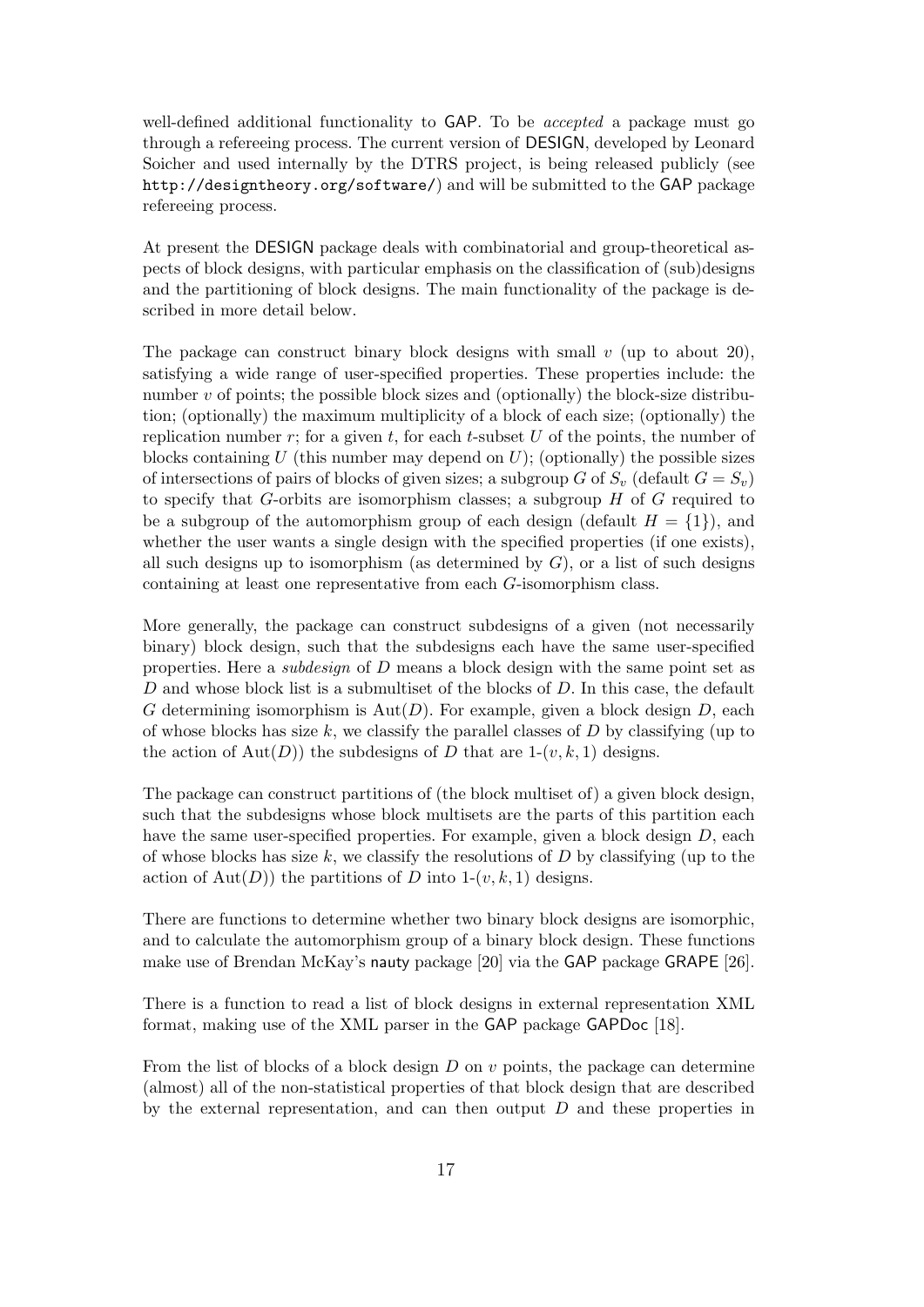external representation XML format.

In the following subsections we describe some applications of the DESIGN package to research problems.

#### 5.1 BIBDs with repeated blocks

D. A. Preece is compiling a catalogue of BIBDs with repeated blocks, with  $r \leq$ 21 and  $gcd(b, r, \lambda) = 1$  [21]. Surprisingly, there are quite a few parameter lists  $(v, b, r, k, \lambda)$  for which a simple BIBD is known to exist, but the existence of a BIBD with repeated blocks is unknown.

The DESIGN package is being used to help fill up Preece's catalogue with BIBDs with repeated blocks. Often, cyclic or 1-rotational such designs have been found. For example, up to isomorphism, there are exactly three BIBDs with repeated blocks and  $(v, b, r, k, \lambda) = (19, 57, 18, 6, 5)$  invariant under a Frobenius group of order 57. There is at least one 1-rotational BIBD with repeated blocks and  $(v, b, r, k, \lambda)$  $(20, 76, 19, 5, 4)$ . Many more examples can be found in [21].

#### 5.2 Regular-graph designs

As part of the DTRS project we are generating equireplicate binary block designs with block size  $k$  that are A-, D-, E- or MV-optimal in the class of binary block designs with given  $(v, b, k)$ . (These optimality criteria are described in Section 4.6.) In particular, we are checking and extending the influential work of John and Mitchell [17] by considering those designs with  $v \le 12$  and  $r \le 10$ . Usually, but not always, the designs we seek can be shown to be regular-graph designs.

A regular-graph design  $RGD(v, k; r)$  is a binary block design on v points, with blocks all of size  $k$ , such that every point is in exactly r blocks, and every pair of distinct points is contained in exactly  $\lambda$  or  $\lambda + 1$  blocks, for some constant  $\lambda > 0$  (which is necessarily  $|r(k - 1)/(v - 1)|$ . Such a regular-graph design D has an associated (regular) graph  $\Gamma(D)$ , whose vertex set consists of the points of D, with two distinct points joined by an edge precisely when they are contained in  $\lambda + 1$  blocks of D.

The DESIGN package has been instrumental in discovering and classifying certain  $RGD(v, k; r)$  D with given graph  $\Gamma(D)$ . In some difficult classifications we assume a specified subgroup of the automorphism group of each design we seek.

We now give an example application of the DESIGN package to the classification of regular-graph designs and their resolutions. We show the GAP and DESIGN commands used (at the GAP prompt gap>), followed by the GAP output if any (the use of ;; after a command surpresses output). To start, the DESIGN package is loaded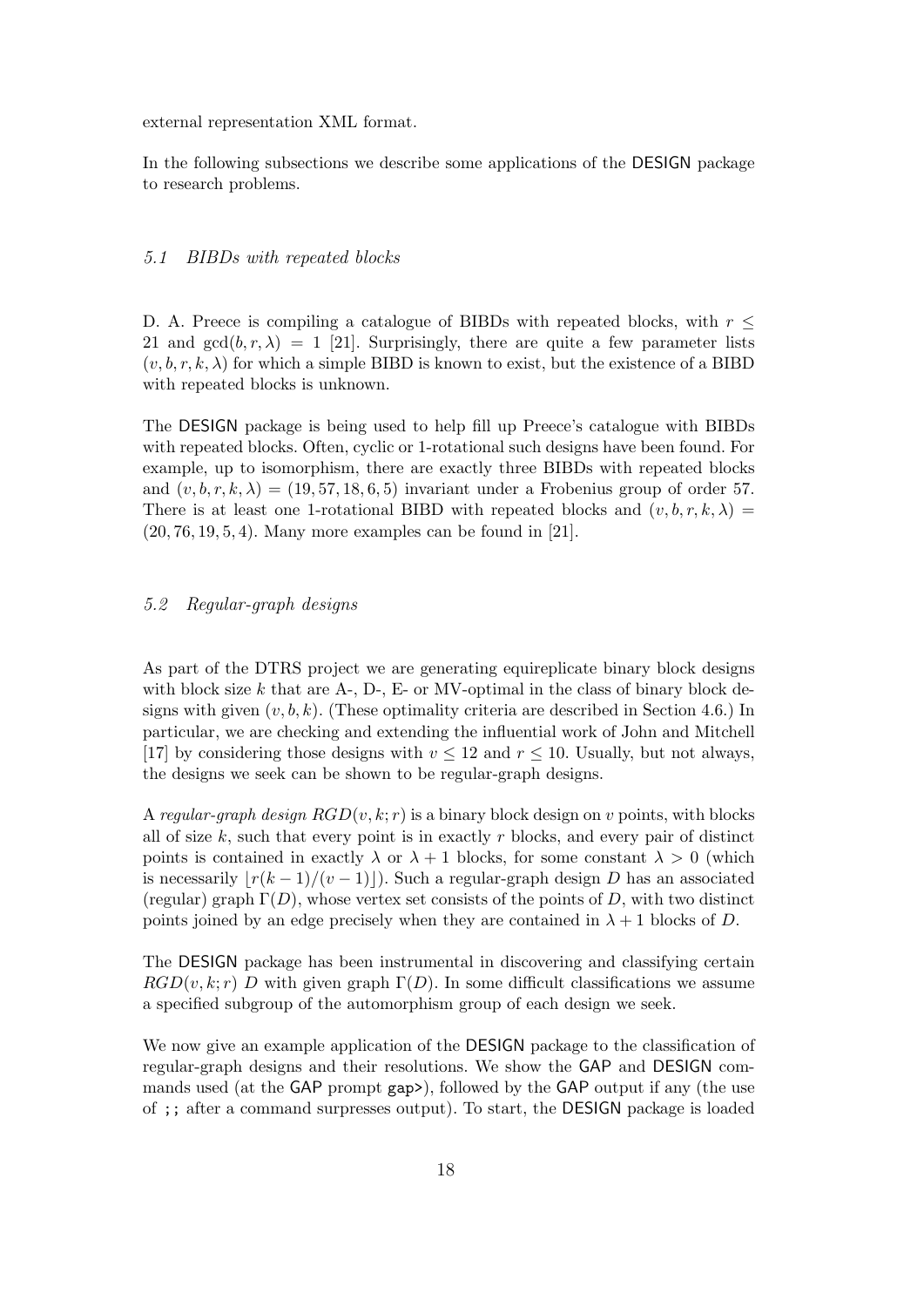into GAP.

```
gap> RequirePackage("design");
true
```
It can be shown that an  $RGD(12, 4; 9)$  with associated graph  $\Gamma$  isomorphic to  $K_{6,6}$ minus a 1-factor is A-, D- and E- optimal in the class of binary block designs with  $(v, b, k) = (12, 27, 4).$ 

```
gap> v:=12;;
gap> k:=4;;
gap> gamma_edges:=
> [ [1,8],[1,9],[1,10],[1,11],[1,12],
> [2,7],[2,9],[2,10],[2,11],[2,12],
> [3,7],[3,8],[3,10],[3,11],[3,12],
> [4,7],[4,8],[4,9],[4,11],[4,12],
> [5,7],[5,8],[5,9],[5,10],[5,12],
> [6,7],[6,8],[6,9],[6,10],[6,11] ];;
gap> gamma_nonedges:=Difference(Combinations([1..v],2),gamma_edges);;
```
We use the BlockDesigns function of the DESIGN package to classify (up to isomorphism) the  $RGD(12, 4; 9)$  with associated graph Γ, such that each of these designs is invariant under  $H = \langle (1, 2, 3)(4, 5, 6)(7, 8, 9)(10, 11, 12) \rangle.$ 

```
gap> H:=Group((1,2,3)(4,5,6)(7,8,9)(10,11,12));;
gap> designs:=BlockDesigns( rec(
> v:=v, blockSizes:=[k],
> tSubsetStructure:=rec(
> t:=2, partition:=[gamma_edges,gamma_nonedges],
> lambdas:=[3,2] ),
> requiredAutSubgroup:=H ) );;
gap> Length(designs);
517
gap> Collected(List(designs,D->Size(AutGroupBlockDesign(D))));
[ [ 3, 496 ], [ 6, 20 ], [ 12, 1 ] ]
```
There are exactly 517 such designs up to isomorphism. Of these, 496 have automorphism group  $H$ , 20 have automorphism group of size 6, and one has automorphism group of size 12.

We next use the function PartitionsIntoBlockDesigns to classify the resolutions of these 517 designs.

```
gap> resolutions:=List( designs,
> D->PartitionsIntoBlockDesigns( rec(
> blockDesign:=D, v:=v, blockSizes:=[k],
> tSubsetStructure:=rec( t:=1, lambdas:=[1] ) ) ) );;
gap> Collected(List(resolutions,Length));
```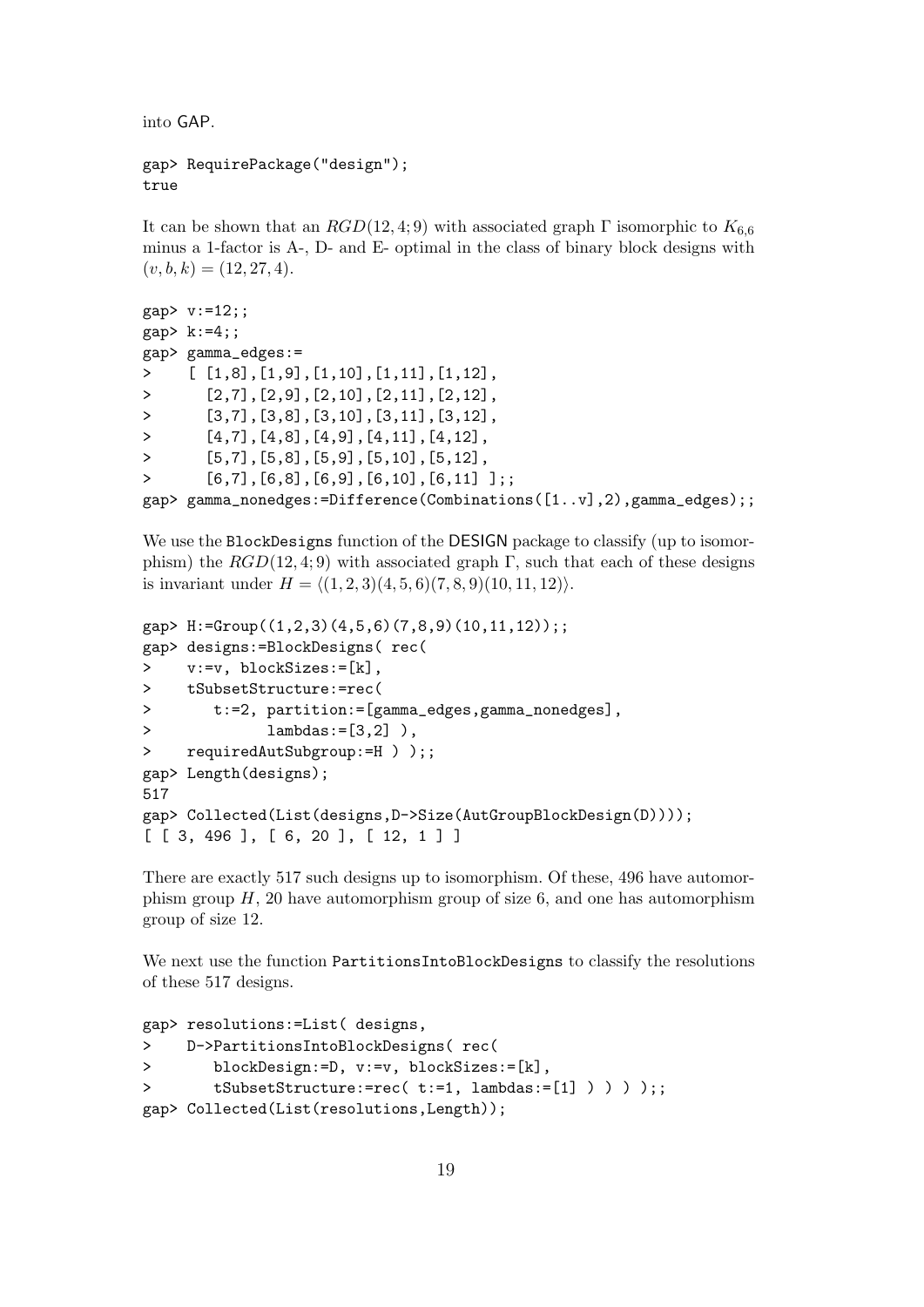$[ [ 0, 515 ], [ 1, 2 ] ]$ 

Just two of the designs are resolvable.

```
gap> I:=Filtered([1..Length(resolutions)],i->resolutions[i]<>[]);;
gap> List(designs{I},D->Size(AutGroupBlockDesign(D)));
[ 6, 3 ]
gap> List(resolutions{I},R->Size(R[1].autGroup));
[ 6, 3 ]
```
In each case there is just one resolution, fixed by the full automorphism group of the design. The first such resolution is:

```
gap> List(resolutions[I[1]][1].partition,D->D.blocks);
[ [ [ 1, 2, 4, 7 ], [ 3, 8, 9, 11 ], [ 5, 6, 10, 12 ] ],
 [ [ 1, 2, 11, 12 ], [ 3, 5, 7, 10 ], [ 4, 6, 8, 9 ] ],
  [ [ 1, 3, 6, 9 ], [ 2, 7, 8, 10 ], [ 4, 5, 11, 12 ] ],
  [ [ 1, 3, 10, 11 ], [ 2, 4, 9, 12 ], [ 5, 6, 7, 8 ] ],
  [ [ 1, 4, 8, 10 ], [ 2, 5, 9, 11 ], [ 3, 6, 7, 12 ] ],
  [ [ 1, 5, 8, 12 ], [ 2, 6, 9, 10 ], [ 3, 4, 7, 11 ] ],[ [ 1, 5, 9, 10 ], [ 2, 6, 7, 11 ], [ 3, 4, 8, 12 ] ],
  [ [ 1, 6, 8, 11 ], [ 2, 3, 10, 12 ], [ 4, 5, 7, 9 ] ],
  [ [ 1, 7, 9, 12 ], [ 2, 3, 5, 8 ], [ 4, 6, 10, 11 ] ] ]
```
Its automorphism group is:

```
gap> resolutions[I[1]][1].autGroup;
Group([ (1,3,2)(4,6,5)(7,9,8)(10,12,11),(1,7)(2,9)(3,8)(4,12)(5,11)(6,10)]
```
The total run-time for this example computation is about ten minutes on a fast PC running Linux.

#### 5.3 Latin squares

A Latin square can be encoded as a block design. Let R, C, and S be the sets of rows, columns, and symbols of a Latin square of order  $n$ ; we assume that these three sets are pairwise disjoint. Now the point set of the design is  $R \cup C \cup S$ ; for each cell of the square, there is a block  $\{r, c, s\}$ , where the cell lies in row r and column  $c$  and contains symbol  $s$ . This design is binary, has constant block size 3, and is equireplicate with replication number n; it has  $3n$  points and  $n^2$  blocks. This is the dual of the lattice design associated with the Latin square in Section 2.1.

Now a transversal of the Latin square is a set of  $n$  cells, with one in each row, one in each column, and one containing each symbol. The corresponding blocks of the design form a parallel class or 1-factor. An orthogonal mate of the square can be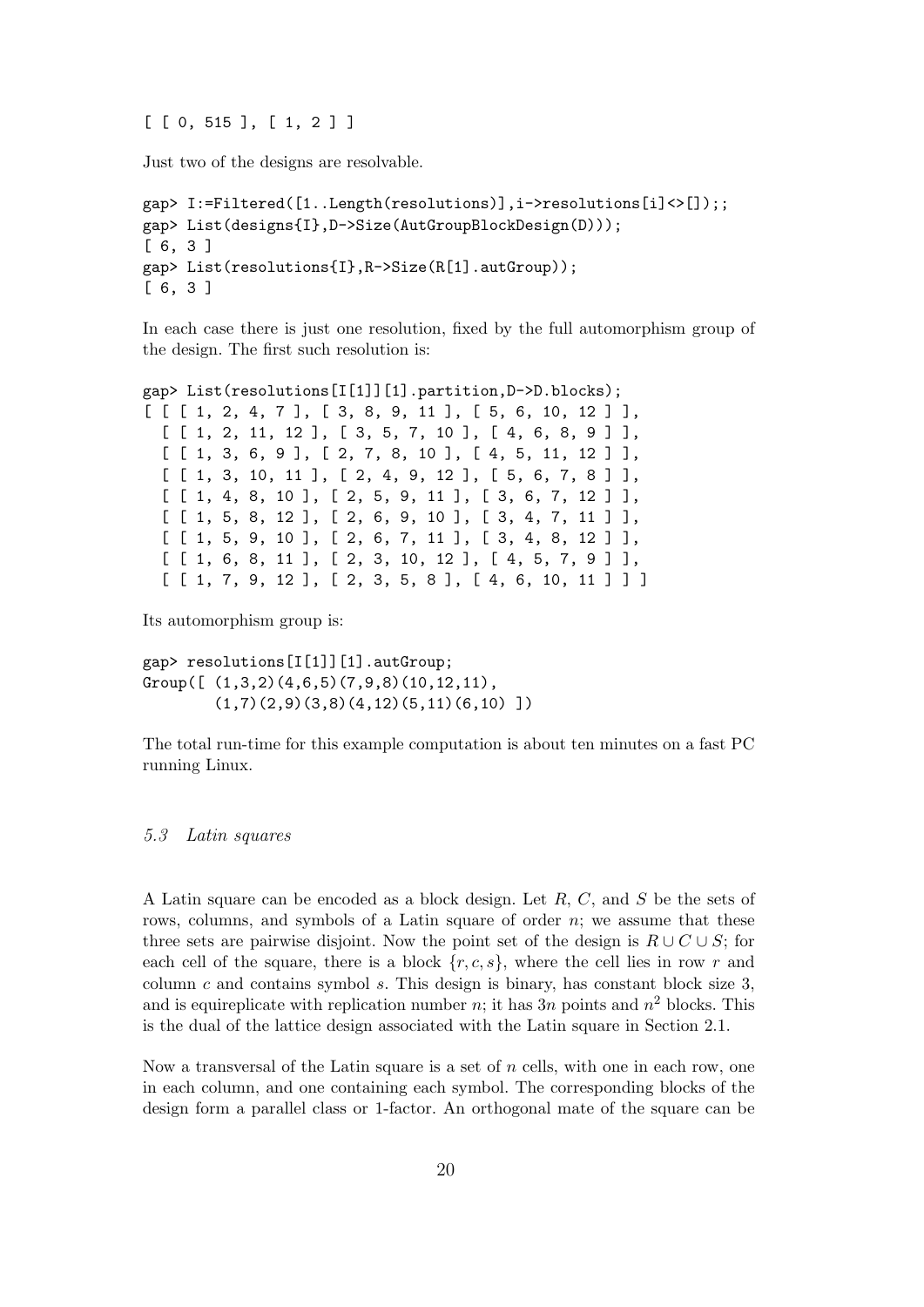regarded as a partition of the set of cells into n pairwise disjoint transversals; this partition is a resolution of the block design.

Jacobson and Matthews [16] described a Markov chain algorithm for choosing a random Latin square. This algorithm has been implemented, and we have begun using it to explore how many transversals, or orthogonal mates, a typical Latin square has. In particular, Ryser conjectured that any Latin square of odd order has a transversal. We have tested this conjecture on random Latin squares, without so far finding a counterexample. In this work, the DESIGN package is invoked for finding parallel classes or resolutions of the corresponding block design.

## 6 Documentation

In the DTRS library, the main item at present is the *Encyclopaedia of Design* Theory [8].

The Encyclopaedia contains descriptions of various classes of designs, under twelve headings: general description; structure as set of partitions, an incidence structure, or an array; use in experimental design; related designs; mathematical and statistical properties; cross-reference to the database; external references; miscellanea; and bibliography. (Not all of these headings are relevant for some designs.) In addition, there is a glossary, a bibliography, and links to historical material, as well as specific references to experimental design.

The library also contains the External Representation specification and its documentation, and a preprint collection.

## 7 Where next?

We would like your feedback on what we have done. Have we omitted something crucial? Send comments to info@designtheory.org.

We intend to extend this specification, first to handle non-binary block designs, and then to handle more general types of designs (row-column designs, factorial designs, semi-Latin squares, etc.)

We are also producing software to make it easy to read and write correctly specified designs, and to interface with combinatorial and statistical software (in the first instance GAP [13], MAGMA [10], Python [22], and R [23]).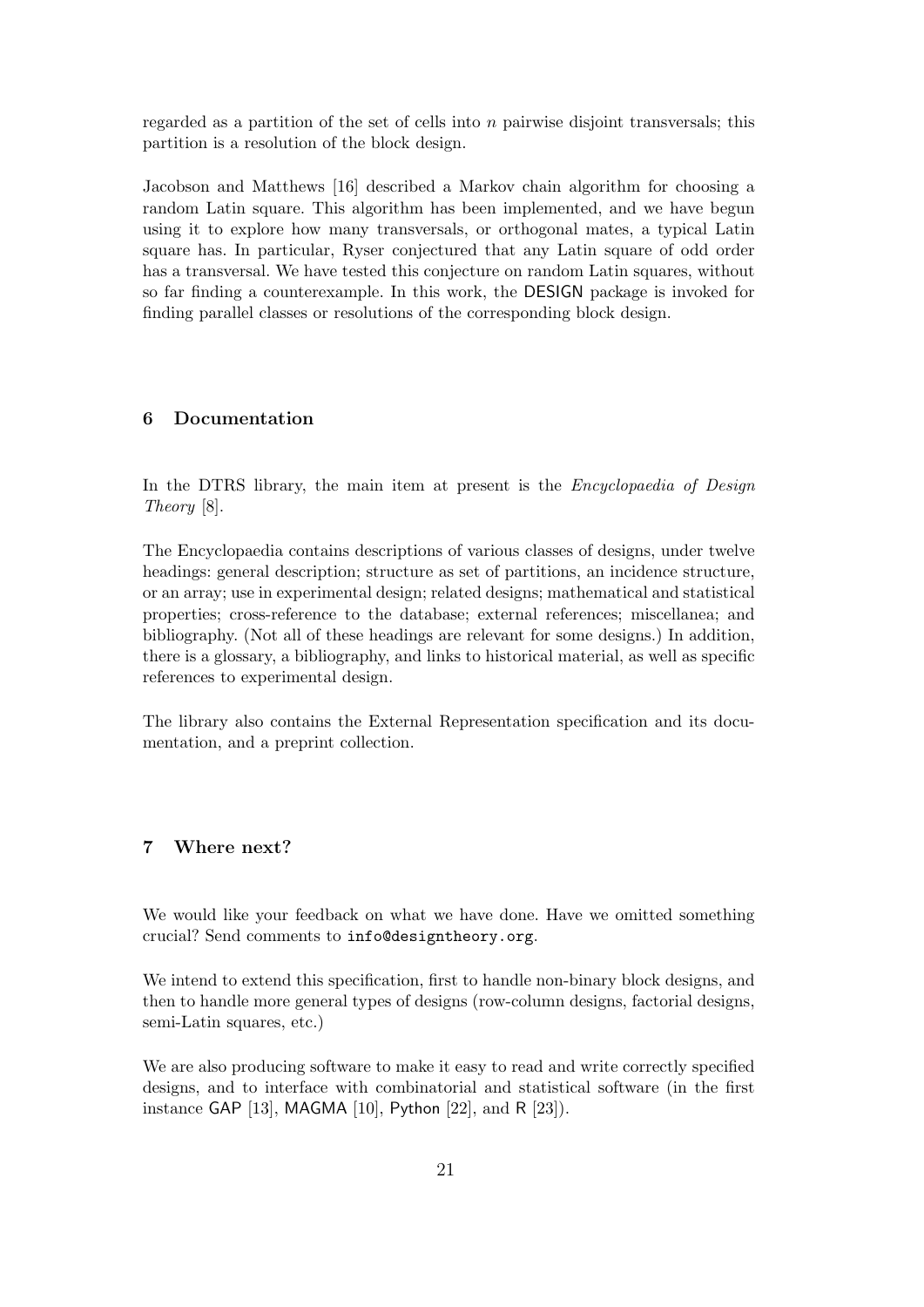### References

- [1] R. A. Bailey, Suprema and infima of association schemes, Discrete Math. 248  $(2002), 1-16.$
- [2] R. A. Bailey and Peter J. Cameron, What is a design? And how should we classify them?, in preparation
- [3] E. Bannai, An introduction to association schemes, Methods of Discrete Mathematics (S. Löwe, F. Mazzocca, N. Melone and U. Ott, eds.), Quaderni di Mathematica 5, Seconda Università di Napoli, Napoli, 1999, pp. 1–70.
- [4] T. Beth, D. Jungnickel and H. Lenz, Design Theory (2nd edition), Cambridge University Press, Cambridge, 1999.
- [5] R. C. Bose and K. R. Nair, Partially balanced incomplete block designs,  $Sankh y\bar{a}$ 4 (1939), 337–372.
- [6] F. Buekenhout, Diagrams for geometries and groups, J. Combinatorial Theory (A) 27 (1979), 121–151.
- [7] T. Calinski and S. Kageyama, *Block Designs: A Randomization Approach*, Volume II: Design, Springer-Verlag, 2003.
- [8] Peter J. Cameron (editor), Encyclopaedia of Design Theory, http://designtheory.org/library/encyc/
- [9] Peter J. Cameron, Peter Dobcs´anyi, John P. Morgan, Leonard H. Soicher, The External Representation of Block Designs, http://designtheory.org/library/extrep/
- [10] J. Cannon and C. Playoust, An Introduction to MAGMA, University of Sydney, Sydney, Australia, 1993.
- [11] Ph. Delsarte, An algebraic approach to the association schemes of coding theory, Philips Research Reports Suppl. 10 (1973).
- [12] S. Evdokimov and I. Ponomarenko, Separability number and Schurity number of coherent configurations, *Electronic J. Combinatorics*  $7(1)$  (2000),  $\#R31$ , http://www.combinatorics.org
- [13] The GAP Group, GAP Groups, Algorithms, and Programming, Version 4.3; Aachen, St Andrews, 2002, http://www.gap-system.org/
- [14] A. Hanaki and I. Miyamoto, Classification of association schemes with small vertices, http://kissme.shinshu-u.ac.jp/as/
- [15] D. G. Higman, Combinatorial Considerations about Permutation Groups, Mathematical Institute, Oxford, 1971.
- [16] M. T. Jacobson and P. Matthews, Generating uniformly distributed random Latin squares, J. Combinatorial Design 4 (1996), 405–437.